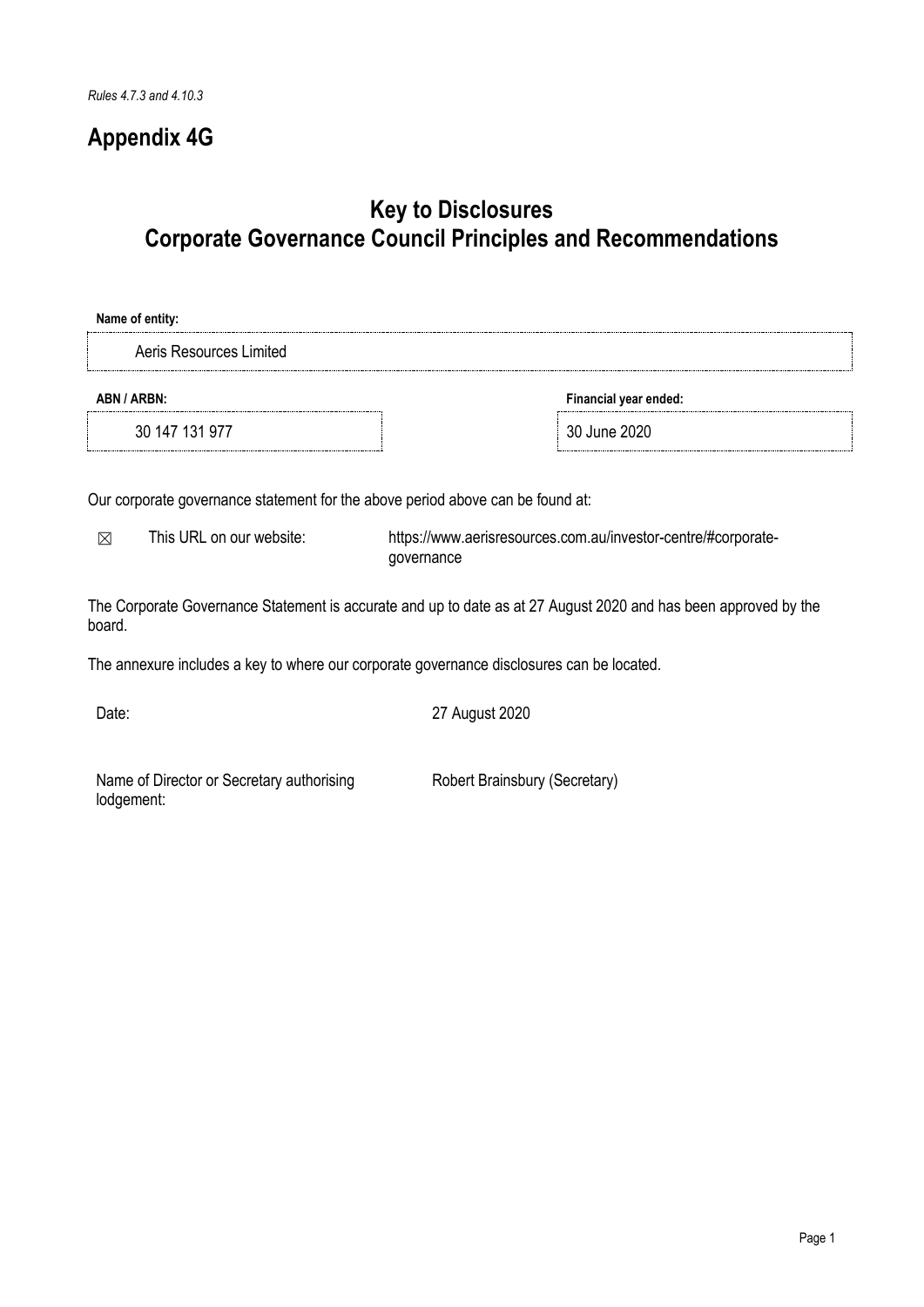## **ANNEXURE – KEY TO CORPORATE GOVERNANCE DISCLOSURES**

| <b>Corporate Governance Council recommendation</b> |                                                                                                                                                                                                                                                                                                                                                         | <b>Disclosure</b>                                                                                                                                                                                                                                                                                                                                                                                                                                                                                                                      |
|----------------------------------------------------|---------------------------------------------------------------------------------------------------------------------------------------------------------------------------------------------------------------------------------------------------------------------------------------------------------------------------------------------------------|----------------------------------------------------------------------------------------------------------------------------------------------------------------------------------------------------------------------------------------------------------------------------------------------------------------------------------------------------------------------------------------------------------------------------------------------------------------------------------------------------------------------------------------|
| 1.1                                                | A listed entity should disclose:<br>the respective roles and responsibilities of its board and<br>(a)<br>management; and<br>those matters expressly reserved to the board and those<br>(b)<br>delegated to management.                                                                                                                                  | We have followed the recommendation in full for the whole of the period above. We have disclosed<br>the fact that we follow this recommendation:<br>$\boxtimes$<br>in our Corporate Governance Statement<br>and information about the respective roles and responsibilities of our board and management (including those matters expressly<br>reserved to the board and those delegated to management):<br>⊠<br>and our Board Charter located at: https://www.aerisresources.com.au/wp-content/uploads/2020/01/Board_Charter_Aeris.pdf |
| 1.2                                                | A listed entity should:<br>undertake appropriate checks before appointing a person, or<br>(a)<br>putting forward to security holders a candidate for election,<br>as a director; and<br>provide security holders with all material information in its<br>(b)<br>possession relevant to a decision on whether or not to elect<br>or re-elect a director. | We have followed the recommendation in full for the whole of the period above. We have disclosed the fact that we follow this<br>recommendation:<br>$\boxtimes$<br>in our Corporate Governance Statement                                                                                                                                                                                                                                                                                                                               |
| 1.3                                                | A listed entity should have a written agreement with each director<br>and senior executive setting out the terms of their appointment.                                                                                                                                                                                                                  | We have followed the recommendation in full for the whole of the period above. We have disclosed the fact that we follow this<br>recommendation:<br>$\boxtimes$<br>in our Corporate Governance Statement                                                                                                                                                                                                                                                                                                                               |
| 1.4                                                | The company secretary of a listed entity should be accountable<br>directly to the board, through the chair, on all matters to do with the<br>proper functioning of the board.                                                                                                                                                                           | We have followed the recommendation in full for the whole of the period above. We have disclosed the fact that we follow this<br>recommendation:<br>$\boxtimes$<br>in our Corporate Governance Statement                                                                                                                                                                                                                                                                                                                               |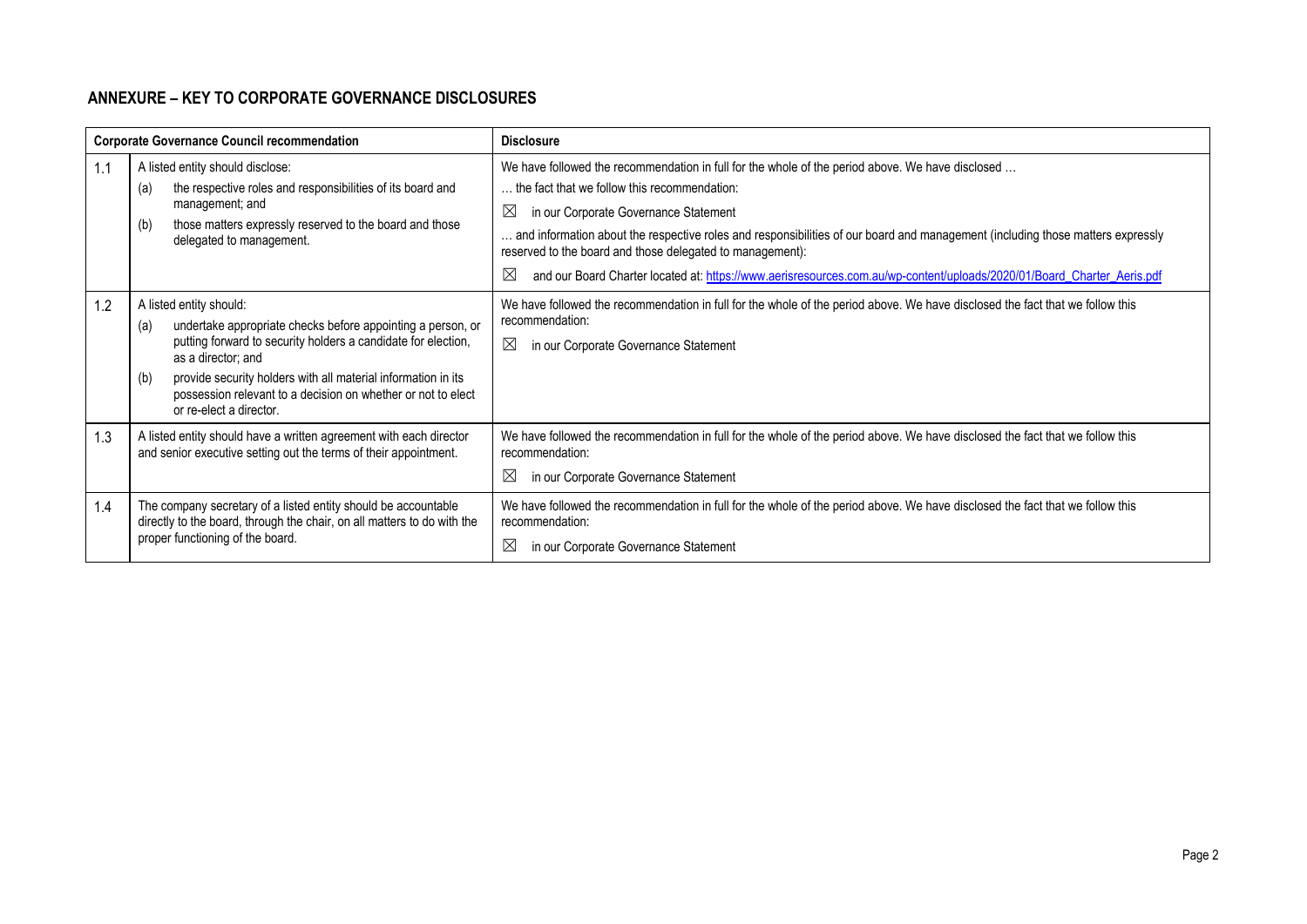| <b>Corporate Governance Council recommendation</b> |                                                                                                                                                                                                                                                                                                                                                                                                                                                                                                                                                                                                                                                                                                                                                                                                                                                                                                                                                                                                                                                                                            | <b>Disclosure</b>                                                                                                                                                                                                                                                                                                                                                          |
|----------------------------------------------------|--------------------------------------------------------------------------------------------------------------------------------------------------------------------------------------------------------------------------------------------------------------------------------------------------------------------------------------------------------------------------------------------------------------------------------------------------------------------------------------------------------------------------------------------------------------------------------------------------------------------------------------------------------------------------------------------------------------------------------------------------------------------------------------------------------------------------------------------------------------------------------------------------------------------------------------------------------------------------------------------------------------------------------------------------------------------------------------------|----------------------------------------------------------------------------------------------------------------------------------------------------------------------------------------------------------------------------------------------------------------------------------------------------------------------------------------------------------------------------|
| 1.5                                                | A listed entity should:<br>have a diversity policy which includes requirements for the<br>(a)<br>board or a relevant committee of the board to set<br>measurable objectives for achieving gender diversity and to<br>assess annually both the objectives and the entity's progress<br>in achieving them;<br>disclose that policy or a summary of it; and<br>(b)<br>disclose as at the end of each reporting period the<br>(c)<br>measurable objectives for achieving gender diversity set by<br>the board or a relevant committee of the board in accordance<br>with the entity's diversity policy and its progress towards<br>achieving them and either:<br>(1) the respective proportions of men and women on the<br>board, in senior executive positions and across the<br>whole organisation (including how the entity has defined<br>"senior executive" for these purposes); or<br>if the entity is a "relevant employer" under the Workplace<br>(2)<br>Gender Equality Act, the entity's most recent "Gender<br>Equality Indicators", as defined in and published under<br>that Act. | We have NOT followed the recommendation in full for the whole of the period above. We have disclosed<br>$\boxtimes$<br>an explanation why that is so in our Corporate Governance Statement<br>and a copy of our diversity policy or a summary of it:<br>$\boxtimes$<br>located at: https://www.aerisresources.com.au/wp-content/uploads/2020/01/Aeris_Diversity_Policy.pdf |
| 1.6                                                | A listed entity should:<br>have and disclose a process for periodically evaluating the<br>(a)<br>performance of the board, its committees and individual<br>directors; and<br>disclose, in relation to each reporting period, whether a<br>(b)<br>performance evaluation was undertaken in the reporting<br>period in accordance with that process.                                                                                                                                                                                                                                                                                                                                                                                                                                                                                                                                                                                                                                                                                                                                        | We have followed the recommendation in full for the whole of the period above. We have disclosed<br>the evaluation process referred to in paragraph (a):<br>$\boxtimes$<br>in our Corporate Governance Statement<br>and the information referred to in paragraph (b):<br>$\boxtimes$<br>in our Corporate Governance Statement                                              |
| 1.7                                                | A listed entity should:<br>have and disclose a process for periodically evaluating the<br>(a)<br>performance of its senior executives; and<br>disclose, in relation to each reporting period, whether a<br>(b)<br>performance evaluation was undertaken in the reporting<br>period in accordance with that process.                                                                                                                                                                                                                                                                                                                                                                                                                                                                                                                                                                                                                                                                                                                                                                        | We have followed the recommendation in full for the whole of the period above. We have disclosed<br>the evaluation process referred to in paragraph (a):<br>$\boxtimes$<br>in our Corporate Governance Statement<br>and the information referred to in paragraph (b):<br>$\boxtimes$<br>in our Corporate Governance Statement                                              |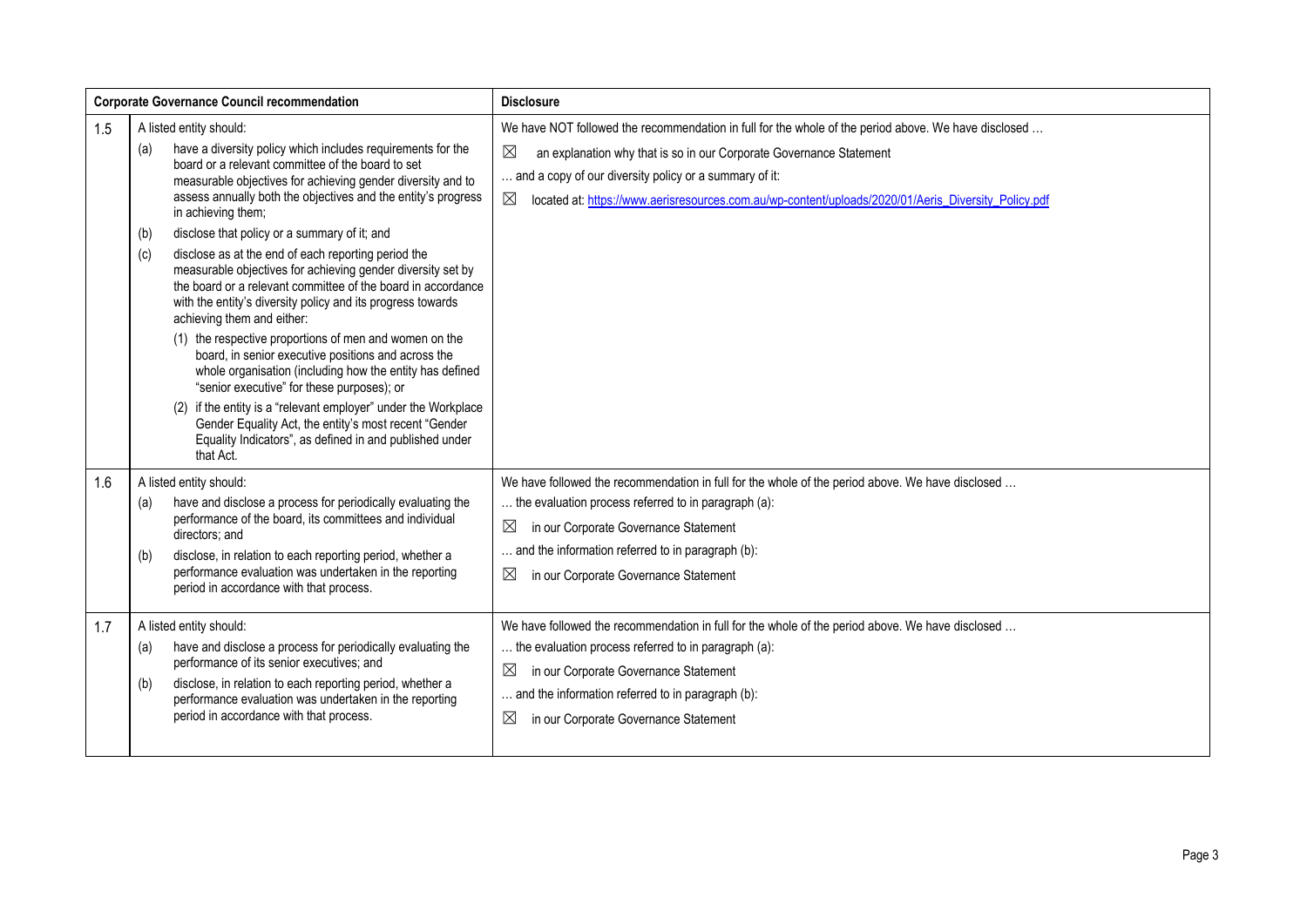| <b>Corporate Governance Council recommendation</b> |                                                                                                                                                                                                                                                                                                                                                                                                                                                                                                                                                                                                                                                                                                                                                                                                                                                                     | <b>Disclosure</b>                                                                                                                                                                                                                                                                                                                                                                                                                                                                                                                                                                                                 |
|----------------------------------------------------|---------------------------------------------------------------------------------------------------------------------------------------------------------------------------------------------------------------------------------------------------------------------------------------------------------------------------------------------------------------------------------------------------------------------------------------------------------------------------------------------------------------------------------------------------------------------------------------------------------------------------------------------------------------------------------------------------------------------------------------------------------------------------------------------------------------------------------------------------------------------|-------------------------------------------------------------------------------------------------------------------------------------------------------------------------------------------------------------------------------------------------------------------------------------------------------------------------------------------------------------------------------------------------------------------------------------------------------------------------------------------------------------------------------------------------------------------------------------------------------------------|
| 2.1                                                | The board of a listed entity should:<br>have a nomination committee which:<br>(a)<br>(1) has at least three members, a majority of whom are<br>independent directors; and<br>(2) is chaired by an independent director,<br>and disclose:<br>(3) the charter of the committee;<br>(4) the members of the committee; and<br>(5) as at the end of each reporting period, the number of<br>times the committee met throughout the period and<br>the individual attendances of the members at those<br>meetings; or<br>if it does not have a nomination committee, disclose that<br>(b)<br>fact and the processes it employs to address board<br>succession issues and to ensure that the board has the<br>appropriate balance of skills, knowledge, experience,<br>independence and diversity to enable it to discharge its<br>duties and responsibilities effectively. | We have NOT followed the recommendation in full for the whole of the period above. We have disclosed<br>$\boxtimes$<br>an explanation why that is so in our Corporate Governance Statement<br>[If the entity complies with paragraph (b):]<br>the fact that we do not have a nomination committee and the processes we employ to address board succession issues and to ensure<br>that the board has the appropriate balance of skills, knowledge, experience, independence and diversity to enable it to discharge its duties<br>and responsibilities effectively:<br>in our Corporate Governance Statement<br>⊠ |
| 2.2                                                | A listed entity should have and disclose a board skills matrix<br>setting out the mix of skills and diversity that the board currently<br>has or is looking to achieve in its membership.                                                                                                                                                                                                                                                                                                                                                                                                                                                                                                                                                                                                                                                                           | We have followed the recommendation in full for the whole of the period above. We have disclosed our board skills matrix:<br>⊠<br>in our Corporate Governance Statement                                                                                                                                                                                                                                                                                                                                                                                                                                           |
| 2.3                                                | A listed entity should disclose:<br>the names of the directors considered by the board to be<br>(a)<br>independent directors;<br>if a director has an interest, position, association or<br>(b)<br>relationship of the type described in Box 2.3 but the board<br>is of the opinion that it does not compromise the<br>independence of the director, the nature of the interest,<br>position, association or relationship in question and an<br>explanation of why the board is of that opinion; and<br>the length of service of each director.<br>(c)                                                                                                                                                                                                                                                                                                              | We have followed the recommendation in full for the whole of the period above. We have disclosed<br>the names of the directors considered by the board to be independent directors:<br>⊠<br>in our Corporate Governance Statement<br>and, where applicable, the information referred to in paragraph (b):<br>$\boxtimes$<br>in our Corporate Governance Statement<br>and the length of service of each director:<br>$\boxtimes$<br>in our 30 June 2020 Annual Financial Report located at: https://www.aerisresources.com.au/investor-centre/#annual-reports                                                      |
| 2.4                                                | A majority of the board of a listed entity should be independent<br>directors.                                                                                                                                                                                                                                                                                                                                                                                                                                                                                                                                                                                                                                                                                                                                                                                      | We have NOT followed the recommendation in full for the whole of the period above. We have disclosed<br>$\boxtimes$<br>an explanation why that is so in our Corporate Governance Statement                                                                                                                                                                                                                                                                                                                                                                                                                        |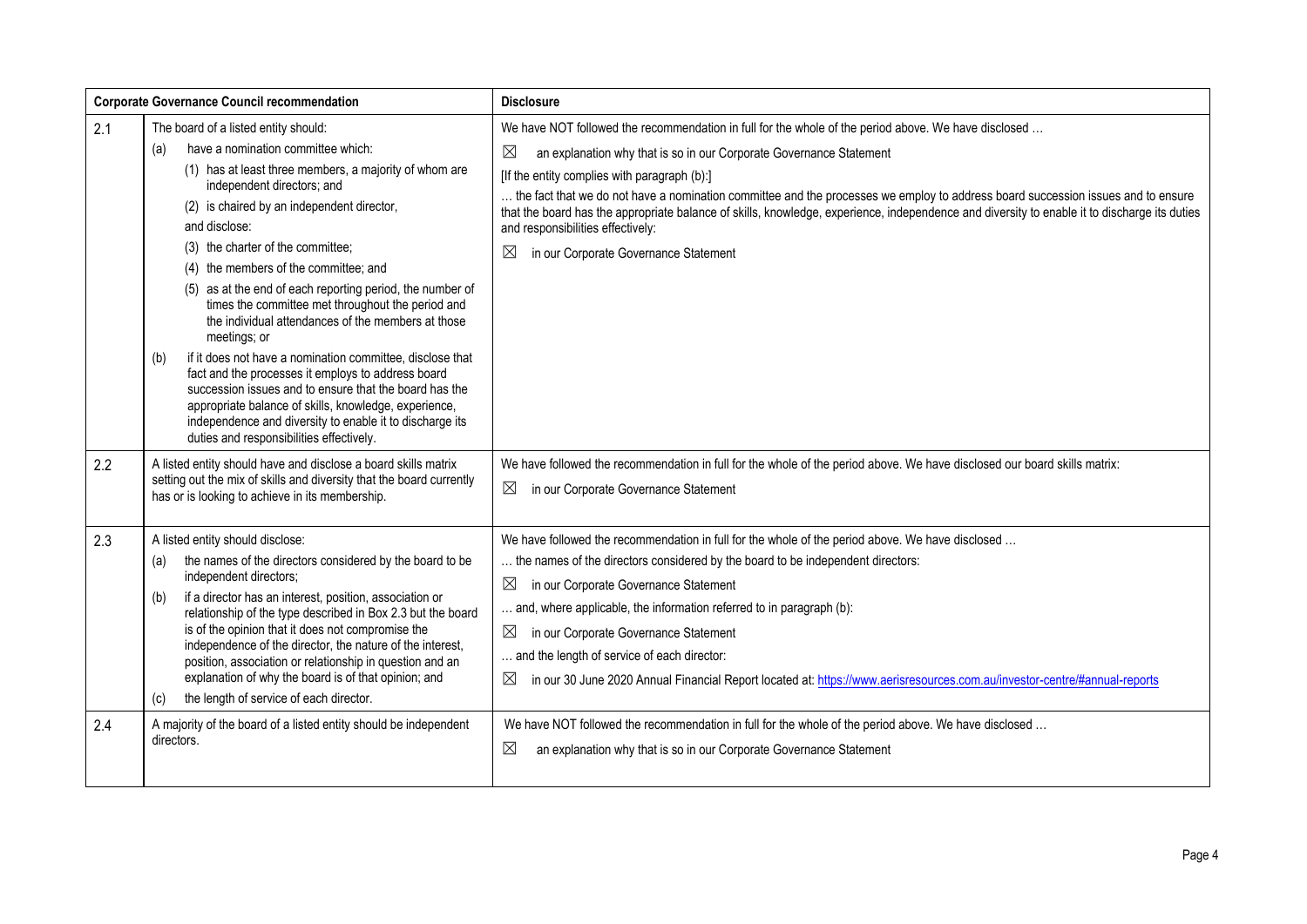| <b>Corporate Governance Council recommendation</b> |                                                                                                                                                                                                                                                                                                                                                                                                                                                                                                                                                                                                                                                                                                                                                                                                                                                                                                                                                                                      | <b>Disclosure</b>                                                                                                                                                                                                                                                                                                                                                                                                                                                                                                                                                                                                       |
|----------------------------------------------------|--------------------------------------------------------------------------------------------------------------------------------------------------------------------------------------------------------------------------------------------------------------------------------------------------------------------------------------------------------------------------------------------------------------------------------------------------------------------------------------------------------------------------------------------------------------------------------------------------------------------------------------------------------------------------------------------------------------------------------------------------------------------------------------------------------------------------------------------------------------------------------------------------------------------------------------------------------------------------------------|-------------------------------------------------------------------------------------------------------------------------------------------------------------------------------------------------------------------------------------------------------------------------------------------------------------------------------------------------------------------------------------------------------------------------------------------------------------------------------------------------------------------------------------------------------------------------------------------------------------------------|
| 2.5                                                | The chair of the board of a listed entity should be an independent<br>director and, in particular, should not be the same person as the<br>CEO of the entity.                                                                                                                                                                                                                                                                                                                                                                                                                                                                                                                                                                                                                                                                                                                                                                                                                        | We have NOT followed the recommendation in full for the whole of the period above. We have disclosed<br>$\boxtimes$<br>an explanation why that is so in our Corporate Governance Statement                                                                                                                                                                                                                                                                                                                                                                                                                              |
| 2.6                                                | A listed entity should have a program for inducting new directors<br>and provide appropriate professional development opportunities<br>for directors to develop and maintain the skills and knowledge<br>needed to perform their role as directors effectively.                                                                                                                                                                                                                                                                                                                                                                                                                                                                                                                                                                                                                                                                                                                      | We have followed the recommendation in full for the whole of the period above. We have disclosed the fact that we follow this<br>recommendation:<br>$\boxtimes$<br>in our Corporate Governance Statement                                                                                                                                                                                                                                                                                                                                                                                                                |
| 3.1                                                | A listed entity should:<br>have a code of conduct for its directors, senior executives<br>(a)<br>and employees; and<br>disclose that code or a summary of it.<br>(b)                                                                                                                                                                                                                                                                                                                                                                                                                                                                                                                                                                                                                                                                                                                                                                                                                 | We have followed the recommendation in full for the whole of the period above. We have disclosed our code of conduct or a summary of it:<br>$\boxtimes$ in our Directors Code of Conduct and Corporate Code of Conduct located at:<br>https://www.aerisresources.com.au/wp-content/uploads/2020/01/Directors Code of Conduct Aeris.pdf<br>https://www.aerisresources.com.au/wp-content/uploads/2020/01/Directors_Code_of_Conduct_Aeris.pdf                                                                                                                                                                              |
| 4.1                                                | The board of a listed entity should:<br>have an audit committee which:<br>(a)<br>(1) has at least three members, all of whom are non-<br>executive directors and a majority of whom are<br>independent directors; and<br>(2) is chaired by an independent director, who is not the<br>chair of the board,<br>and disclose:<br>(3) the charter of the committee;<br>(4) the relevant qualifications and experience of the<br>members of the committee; and<br>(5) in relation to each reporting period, the number of<br>times the committee met throughout the period and<br>the individual attendances of the members at those<br>meetings; or<br>if it does not have an audit committee, disclose that fact<br>(b)<br>and the processes it employs that independently verify and<br>safeguard the integrity of its corporate reporting, including<br>the processes for the appointment and removal of the<br>external auditor and the rotation of the audit engagement<br>partner. | We have NOT followed the recommendation in full for the whole of the period above. We have disclosed<br>$\boxtimes$<br>an explanation why that is so in our Corporate Governance Statement<br>and a copy of the charter of the committee:<br>$\boxtimes$<br>located at: https://www.aerisresources.com.au/wp-content/uploads/2020/01/Audit_Committee_Charter_B2_Aeris.pdf<br>and the information referred to in paragraphs (4) and (5):<br>$\boxtimes$<br>in the Directors Report included in the 30 June 2020 Annual Financial Report located at:<br>https://www.aerisresources.com.au/investor-centre/#annual-reports |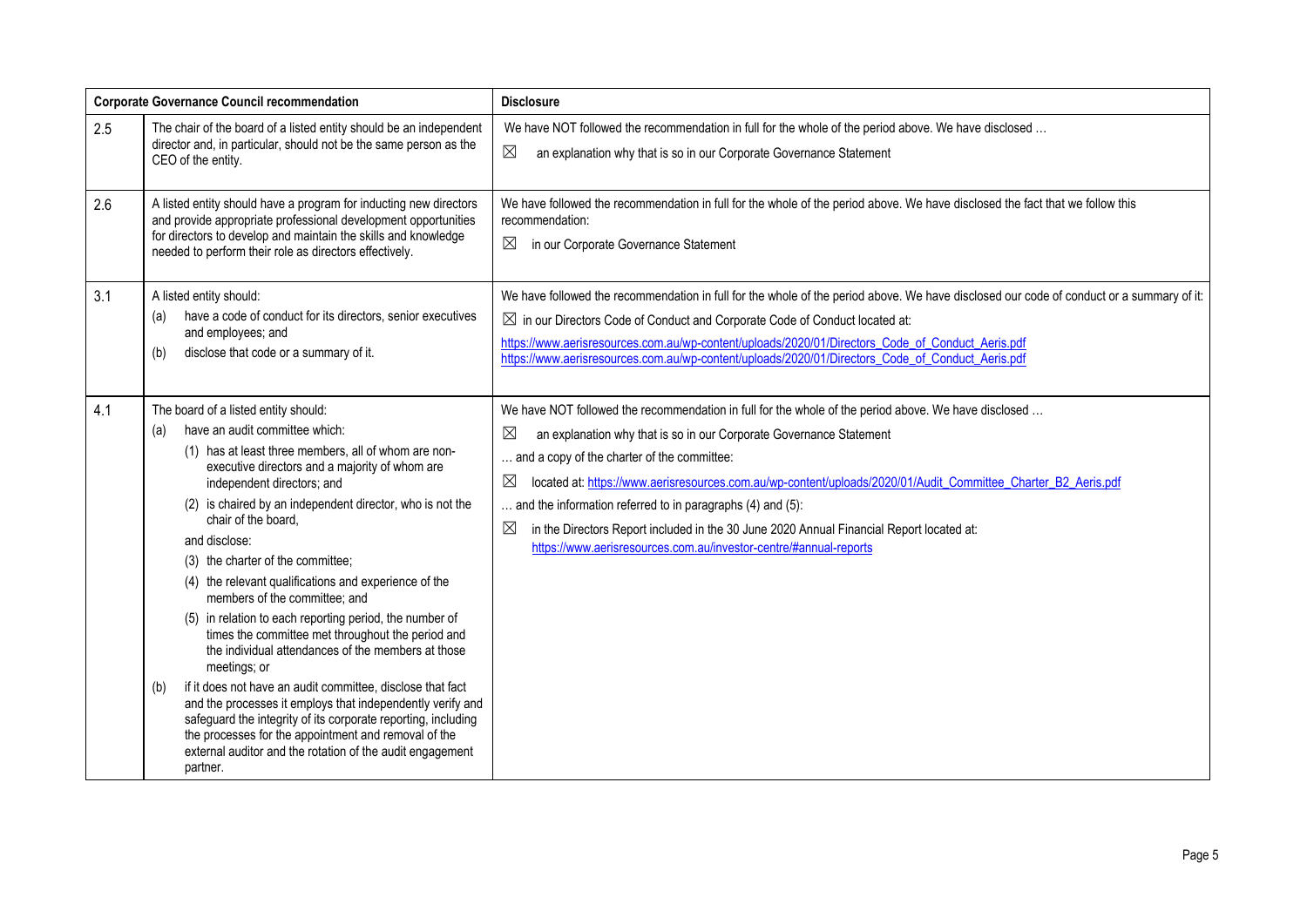| <b>Corporate Governance Council recommendation</b> |                                                                                                                                                                                                                                                                                                                                                                                                                                                                                                                                                                                                     | <b>Disclosure</b>                                                                                                                                                                                                                                                                                                                                                                                   |
|----------------------------------------------------|-----------------------------------------------------------------------------------------------------------------------------------------------------------------------------------------------------------------------------------------------------------------------------------------------------------------------------------------------------------------------------------------------------------------------------------------------------------------------------------------------------------------------------------------------------------------------------------------------------|-----------------------------------------------------------------------------------------------------------------------------------------------------------------------------------------------------------------------------------------------------------------------------------------------------------------------------------------------------------------------------------------------------|
| 4.2                                                | The board of a listed entity should, before it approves the entity's<br>financial statements for a financial period, receive from its CEO<br>and CFO a declaration that, in their opinion, the financial records<br>of the entity have been properly maintained and that the financial<br>statements comply with the appropriate accounting standards<br>and give a true and fair view of the financial position and<br>performance of the entity and that the opinion has been formed<br>on the basis of a sound system of risk management and internal<br>control which is operating effectively. | We have followed the recommendation in full for the whole of the period above. We have disclosed the fact that we follow this<br>recommendation:<br>$\boxtimes$<br>in our Corporate Governance Statement                                                                                                                                                                                            |
| 4.3                                                | A listed entity that has an AGM should ensure that its external<br>auditor attends its AGM and is available to answer questions<br>from security holders relevant to the audit.                                                                                                                                                                                                                                                                                                                                                                                                                     | We have followed the recommendation in full for the whole of the period above. We have disclosed the fact that we follow this<br>recommendation:<br>$\boxtimes$<br>in our Corporate Governance Statement                                                                                                                                                                                            |
| 5.1                                                | A listed entity should:<br>have a written policy for complying with its continuous<br>(a)<br>disclosure obligations under the Listing Rules; and<br>disclose that policy or a summary of it.<br>(b)                                                                                                                                                                                                                                                                                                                                                                                                 | We have followed the recommendation in full for the whole of the period above. We have disclosed our continuous disclosure compliance<br>policy or a summary of it:<br>$\boxtimes$<br>in our Disclosure Policy located at: https://www.aerisresources.com.au/wp-content/uploads/2020/01/Disclosure Policy Aeris.pdf                                                                                 |
| 6.1                                                | A listed entity should provide information about itself and its<br>governance to investors via its website.                                                                                                                                                                                                                                                                                                                                                                                                                                                                                         | We have followed the recommendation in full for the whole of the period above. We have disclosed information about us and our<br>governance on our website:<br>⊠ https://www.aerisresources.com.au/investor-centre/#corporate-governance                                                                                                                                                            |
| 6.2                                                | A listed entity should design and implement an investor relations<br>program to facilitate effective two-way communication with<br>investors.                                                                                                                                                                                                                                                                                                                                                                                                                                                       | We have followed the recommendation in full for the whole of the period above. We have disclosed the fact that we follow this<br>recommendation:<br>⊠<br>in our Corporate Governance Statement<br>⊠<br>in our Shareholder Communication Guidelines and Policy located at:<br>https://www.aerisresources.com.au/wp-content/uploads/2020/01/Shareholder Communication Guidelines and Policy Aeris.pdf |
| 6.3                                                | A listed entity should disclose the policies and processes it has in<br>place to facilitate and encourage participation at meetings of<br>security holders.                                                                                                                                                                                                                                                                                                                                                                                                                                         | We have followed the recommendation in full for the whole of the period above. We have disclosed our policies and processes for<br>facilitating and encouraging participation at meetings of security holders:<br>$\boxtimes$<br>in our Corporate Governance Statement                                                                                                                              |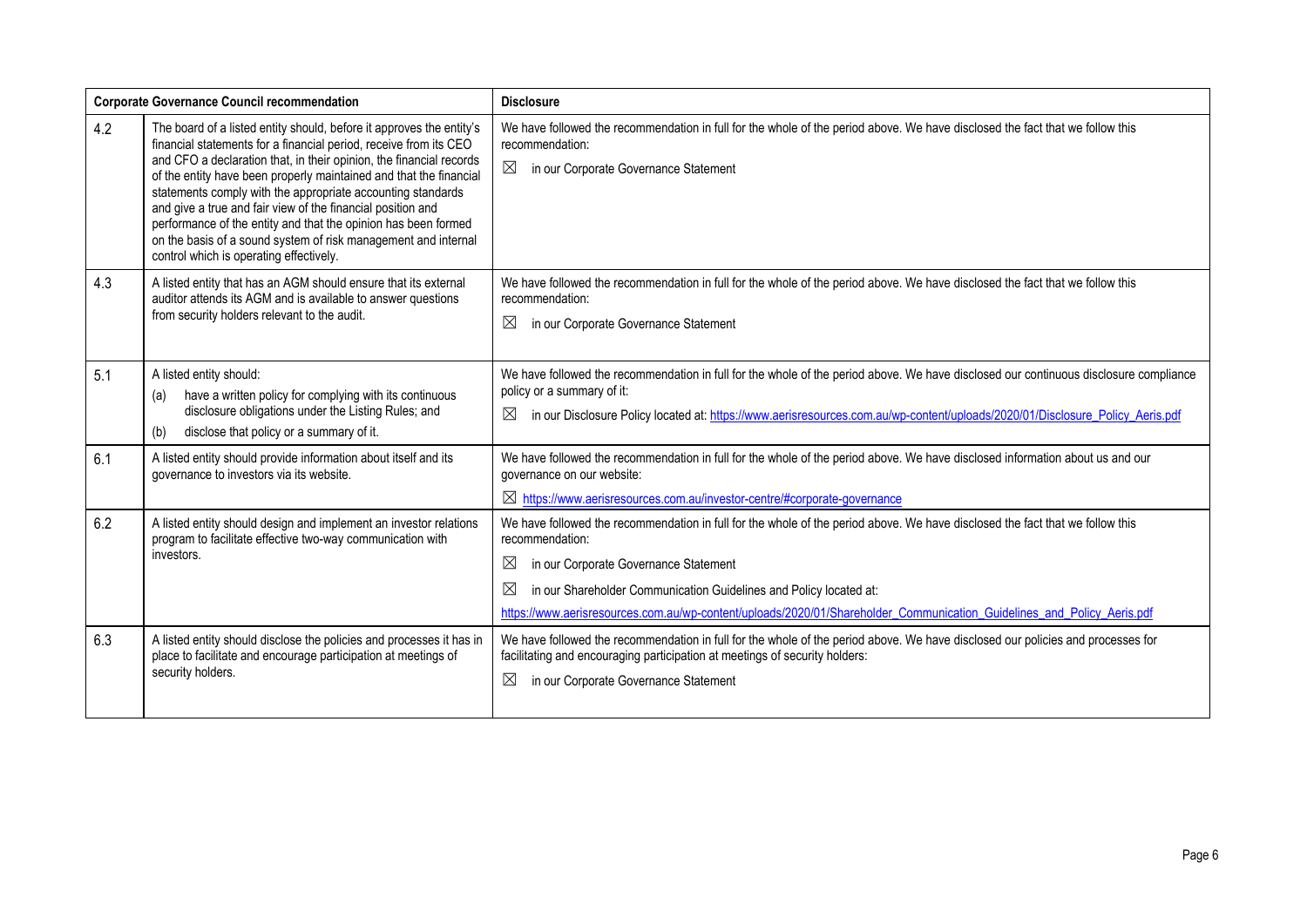| <b>Corporate Governance Council recommendation</b> |                                                                                                                                                                                                                                                                                                                                                                                                                                                                                                                                                                                                                                                                                                                                                    | <b>Disclosure</b>                                                                                                                                                                                                                                                                                                                                                                                                                                                                                              |
|----------------------------------------------------|----------------------------------------------------------------------------------------------------------------------------------------------------------------------------------------------------------------------------------------------------------------------------------------------------------------------------------------------------------------------------------------------------------------------------------------------------------------------------------------------------------------------------------------------------------------------------------------------------------------------------------------------------------------------------------------------------------------------------------------------------|----------------------------------------------------------------------------------------------------------------------------------------------------------------------------------------------------------------------------------------------------------------------------------------------------------------------------------------------------------------------------------------------------------------------------------------------------------------------------------------------------------------|
| 6.4                                                | A listed entity should give security holders the option to receive<br>communications from, and send communications to, the entity<br>and its security registry electronically.                                                                                                                                                                                                                                                                                                                                                                                                                                                                                                                                                                     | We have followed the recommendation in full for the whole of the period above. We have disclosed the fact that we follow this<br>recommendation:<br>$\boxtimes$<br>in our Corporate Governance Statement                                                                                                                                                                                                                                                                                                       |
| 7.1                                                | The board of a listed entity should:<br>have a committee or committees to oversee risk, each of<br>(a)<br>which:<br>(1) has at least three members, a majority of whom are<br>independent directors; and<br>(2) is chaired by an independent director,<br>and disclose:<br>(3) the charter of the committee;<br>(4) the members of the committee; and<br>(5) as at the end of each reporting period, the number of<br>times the committee met throughout the period and<br>the individual attendances of the members at those<br>meetings; or<br>if it does not have a risk committee or committees that<br>(b)<br>satisfy (a) above, disclose that fact and the processes it<br>employs for overseeing the entity's risk management<br>framework. | We have NOT followed the recommendation in full for the whole of the period above. We have disclosed<br>$\boxtimes$<br>an explanation why that is so in our Corporate Governance Statement<br>[If the entity complies with paragraph (b):]<br>the fact that we do not have a risk committee or committees that satisfy (a) and the processes we employ for overseeing our risk<br>management framework:<br>$\boxtimes$<br>in our Corporate Governance Statement                                                |
| 7.2                                                | The board or a committee of the board should:<br>review the entity's risk management framework at least<br>(a)<br>annually to satisfy itself that it continues to be sound; and<br>disclose, in relation to each reporting period, whether such<br>(b)<br>a review has taken place.                                                                                                                                                                                                                                                                                                                                                                                                                                                                | We have followed the recommendation in full for the whole of the period above. We have disclosed<br>the fact that board or a committee of the board reviews the entity's risk management framework at least annually to satisfy itself that it<br>continues to be sound:<br>$\boxtimes$<br>in our Corporate Governance Statement<br>and that such a review has taken place in the reporting period covered by this Appendix 4G:<br>in our Corporate Governance Statement<br>$\boxtimes$                        |
| 7.3                                                | A listed entity should disclose:<br>if it has an internal audit function, how the function is<br>(a)<br>structured and what role it performs; or<br>if it does not have an internal audit function, that fact and<br>(b)<br>the processes it employs for evaluating and continually<br>improving the effectiveness of its risk management and<br>internal control processes.                                                                                                                                                                                                                                                                                                                                                                       | We have NOT followed the recommendation in full for the whole of the period above. We have disclosed<br>$\boxtimes$<br>an explanation why that is so in our Corporate Governance Statement<br>[If the entity complies with paragraph (b):]<br>the fact that we do not have an internal audit function and the processes we employ for evaluating and continually improving the<br>effectiveness of our risk management and internal control processes:<br>$\boxtimes$<br>in our Corporate Governance Statement |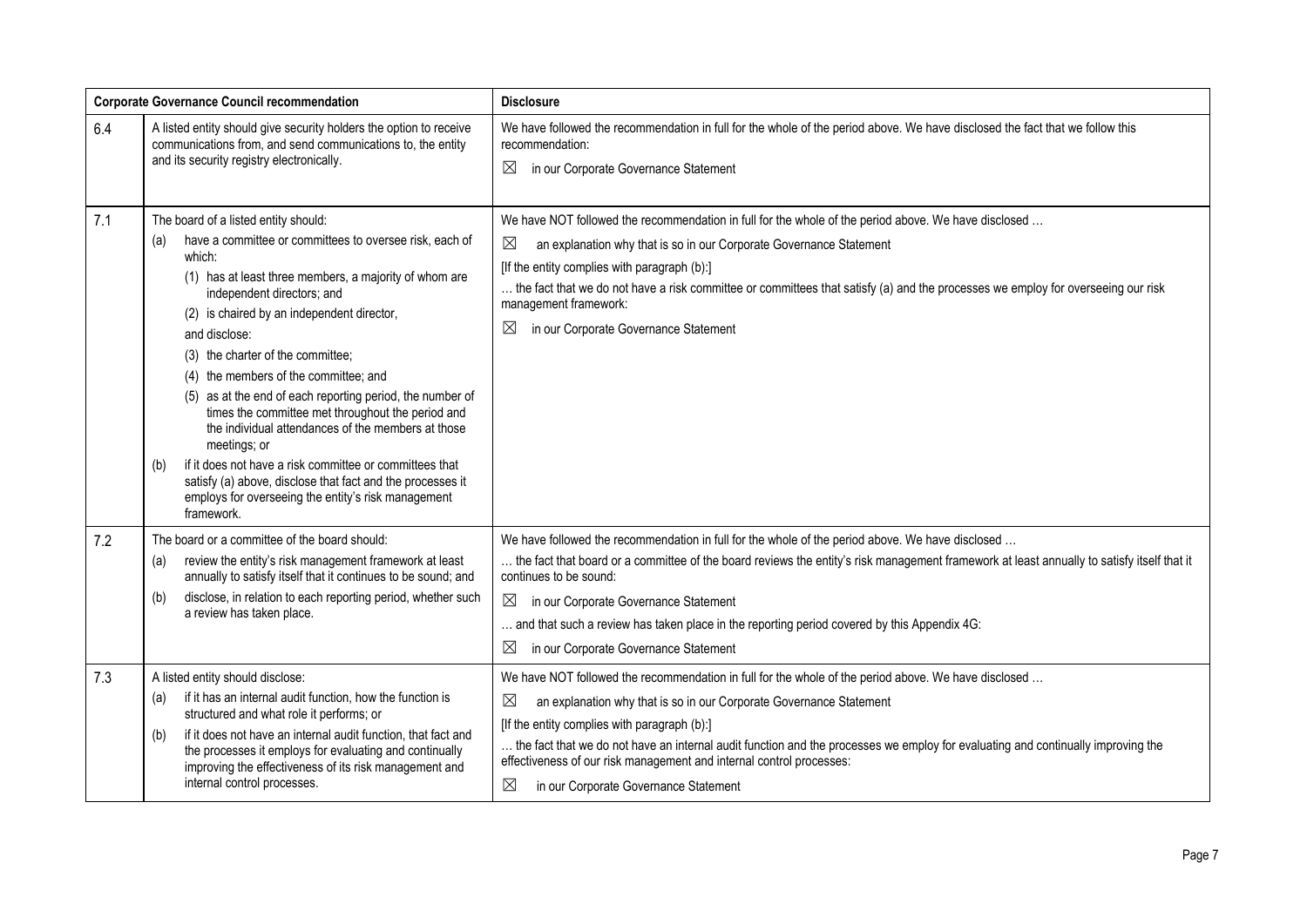| <b>Corporate Governance Council recommendation</b> |                                                                                                                                                                                                                                                                                                                                                                                                                                                                                                                                                                                                                                                                                                                                                                                                      | <b>Disclosure</b>                                                                                                                                                                                                                                                                                                                                                                                                                                                                                                                                                                                                                                                                                                         |
|----------------------------------------------------|------------------------------------------------------------------------------------------------------------------------------------------------------------------------------------------------------------------------------------------------------------------------------------------------------------------------------------------------------------------------------------------------------------------------------------------------------------------------------------------------------------------------------------------------------------------------------------------------------------------------------------------------------------------------------------------------------------------------------------------------------------------------------------------------------|---------------------------------------------------------------------------------------------------------------------------------------------------------------------------------------------------------------------------------------------------------------------------------------------------------------------------------------------------------------------------------------------------------------------------------------------------------------------------------------------------------------------------------------------------------------------------------------------------------------------------------------------------------------------------------------------------------------------------|
| 7.4                                                | A listed entity should disclose whether it has any material<br>exposure to economic, environmental and social sustainability<br>risks and, if it does, how it manages or intends to manage those<br>risks.                                                                                                                                                                                                                                                                                                                                                                                                                                                                                                                                                                                           | We have followed the recommendation in full for the whole of the period above. We have disclosed whether we have any material<br>exposure to economic, environmental and social sustainability risks and, if we do, how we manage or intend to manage those risks:<br>in our Corporate Governance Statement<br>X<br>in the Directors Report included in the 30 June 2020 Annual Financial Report located at: https://www.aerisresources.com.au/investor-<br>⊠<br>centre/#annual-reports                                                                                                                                                                                                                                   |
| 8.1                                                | The board of a listed entity should:<br>have a remuneration committee which:<br>(a)<br>(1) has at least three members, a majority of whom are<br>independent directors; and<br>(2) is chaired by an independent director,<br>and disclose:<br>(3) the charter of the committee;<br>(4) the members of the committee; and<br>(5) as at the end of each reporting period, the number of<br>times the committee met throughout the period and<br>the individual attendances of the members at those<br>meetings; or<br>if it does not have a remuneration committee, disclose that<br>(b)<br>fact and the processes it employs for setting the level and<br>composition of remuneration for directors and senior<br>executives and ensuring that such remuneration is<br>appropriate and not excessive. | We have NOT followed the recommendation in full for the whole of the period above. We have disclosed<br>an explanation why that is so in our Corporate Governance Statement<br>$\boxtimes$<br>[If the entity complies with paragraph (b):]<br>the fact that we do not have a remuneration committee and the processes we employ for setting the level and composition of<br>remuneration for directors and senior executives and ensuring that such remuneration is appropriate and not excessive:<br>⊠<br>in our Corporate Governance Statement<br>⊠<br>in the Remuneration Report included in the 30 June 2020 Annual Financial Report located at:<br>https://www.aerisresources.com.au/investor-centre/#annual-reports |
| 8.2<br>8.3                                         | A listed entity should separately disclose its policies and<br>practices regarding the remuneration of non-executive directors<br>and the remuneration of executive directors and other senior<br>executives.<br>A listed entity which has an equity-based remuneration scheme                                                                                                                                                                                                                                                                                                                                                                                                                                                                                                                       | We have followed the recommendation in full for the whole of the period above. We have disclosed separately our remuneration policies<br>and practices regarding the remuneration of non-executive directors and the remuneration of executive directors and other senior<br>executives:<br>⊠<br>in our Corporate Governance Statement<br>$\boxtimes$<br>in the Remuneration Report included in the 30 June 2020 Annual Financial Report located at:<br>https://www.aerisresources.com.au/investor-centre/#annual-reports<br>We have followed the recommendation in full for the whole of the period above. We have disclosed our policy on this issue or a summary                                                       |
|                                                    | should:<br>have a policy on whether participants are permitted to<br>(a)<br>enter into transactions (whether through the use of<br>derivatives or otherwise) which limit the economic risk of<br>participating in the scheme; and<br>disclose that policy or a summary of it.<br>(b)                                                                                                                                                                                                                                                                                                                                                                                                                                                                                                                 | of it:<br>$\boxtimes$<br>in our Corporate Governance Statement<br>$\boxtimes$<br>in the Remuneration Report included in the 30 June 2020 Annual Financial Report located at:<br>https://www.aerisresources.com.au/investor-centre/#annual-reports                                                                                                                                                                                                                                                                                                                                                                                                                                                                         |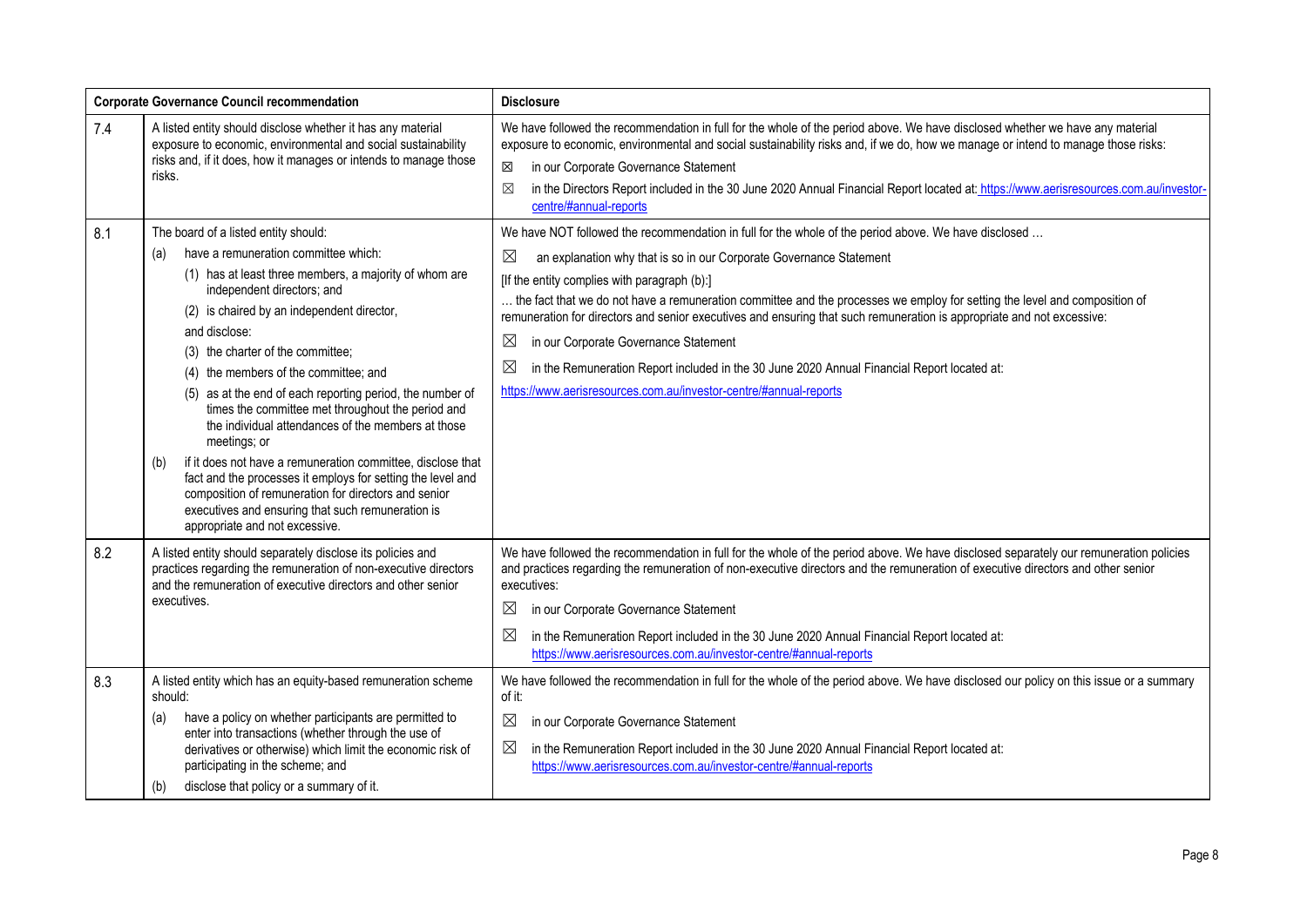

## **Aeris Resources Limited** ACN: 147 131 977

**Corporate Governance Statement - 2020**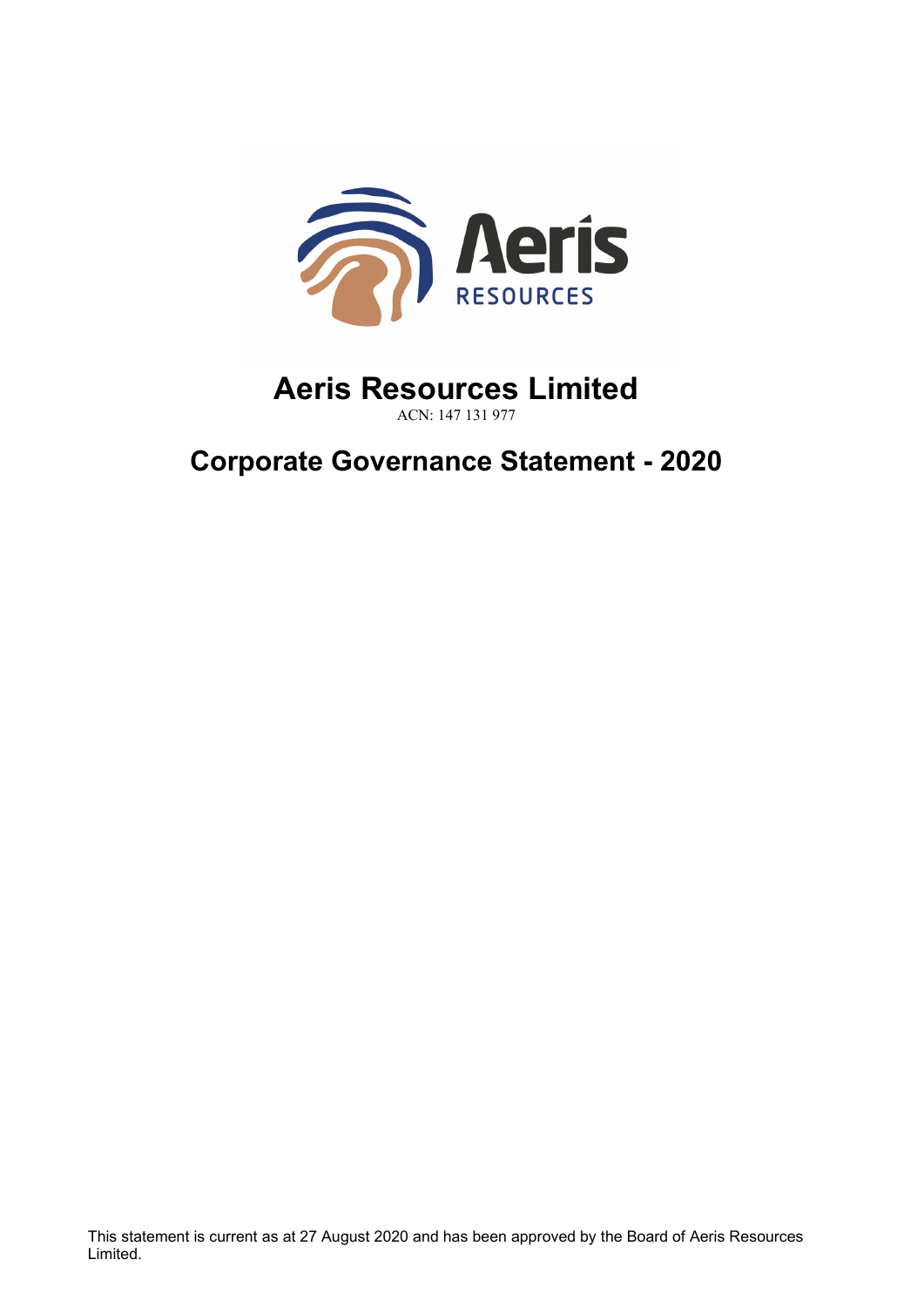

## **OVERVIEW**

## **ASX Principles of Corporate Governance**

The Directors of Aeris Resources Limited (Aeris or the Company) believe that effective corporate governance improves company performance, enhances corporate social responsibility and benefits all stakeholders. Governance practices are not a static set of principles, and the Company assesses its governance practices on an ongoing basis. Changes and improvements are made in a substance over form manner, which appropriately reflects the changing circumstances of the Company as it grows and evolves. Accordingly, the Board has established a number of practices and policies to ensure that these intentions are met and that all shareholders are fully informed about the affairs of the Company.

The Australian Securities Exchange (ASX) Corporate Governance Council sets out best practice recommendations including corporate governance practices and suggested disclosures. ASX Listing Rule 4.10.3 requires companies to disclose the extent to which they have complied with the ASX recommendations and to give reasons where they have not been followed.

The Company has a corporate governance section on its website at:

[https://www.aerisresources.com.au/investor-centre/#corporate-governance.](https://www.aerisresources.com.au/investor-centre/#corporate-governance) The corporate governance section includes details on the Company's governance arrangements and copies of relevant policies and charters.

#### **Compliance with ASX Principles of Corporate Governance**

Unless otherwise indicated, the best practice recommendations of the ASX Corporate Governance Council (CGC), including corporate governance practices and suggested disclosures, have been adopted by the Company for the year ended 30 June 2020, as relevant to the size and complexity of the Company and its operations. Where the Company has not followed a recommendation, reasons for non-compliance have been identified.

The Board currently consists of four Directors, one of whom is the Executive Chairman. In view of the current size of the Board, the Board considers it more effective to set aside time at Board meetings to specifically address the matters that would have been ordinarily attended to by a Nomination Committee, Risk Committee and Remuneration Committee and consequently does not comply with CGC recommendations 2.1, 7.1 and 8.1 respectively.

The size and structure of the Board has also resulted in the following CGC recommendations not being complied with:

- Recommendation 2.4 a majority of the Board should be independent directors. Subsequent to 30 June 2020, the Board has a majority of independent directors;
- Recommendation 2.5 the chair should be an independent director and in particular, should not be the same person as the CEO of the company; and
- Recommendation 4.1 the Board should establish an audit committee which has at least three members, all of whom are non-executive directors.

The other recommendations that are not fully complied with are: 1.5 and 1.6, and the reasons for noncompliance are set out in the commentary for the respective recommendations.

Following the resignation of Marcus Derwin as a Director on 27 July 2020 and the appointment of Colin Moorhead on the same date, the Board currently has a majority of independent directors, resulting in recommendation 2.4 now being complied with.

The Board will continue to review and amend its governance policies as appropriate to reflect changes in the Company's operations.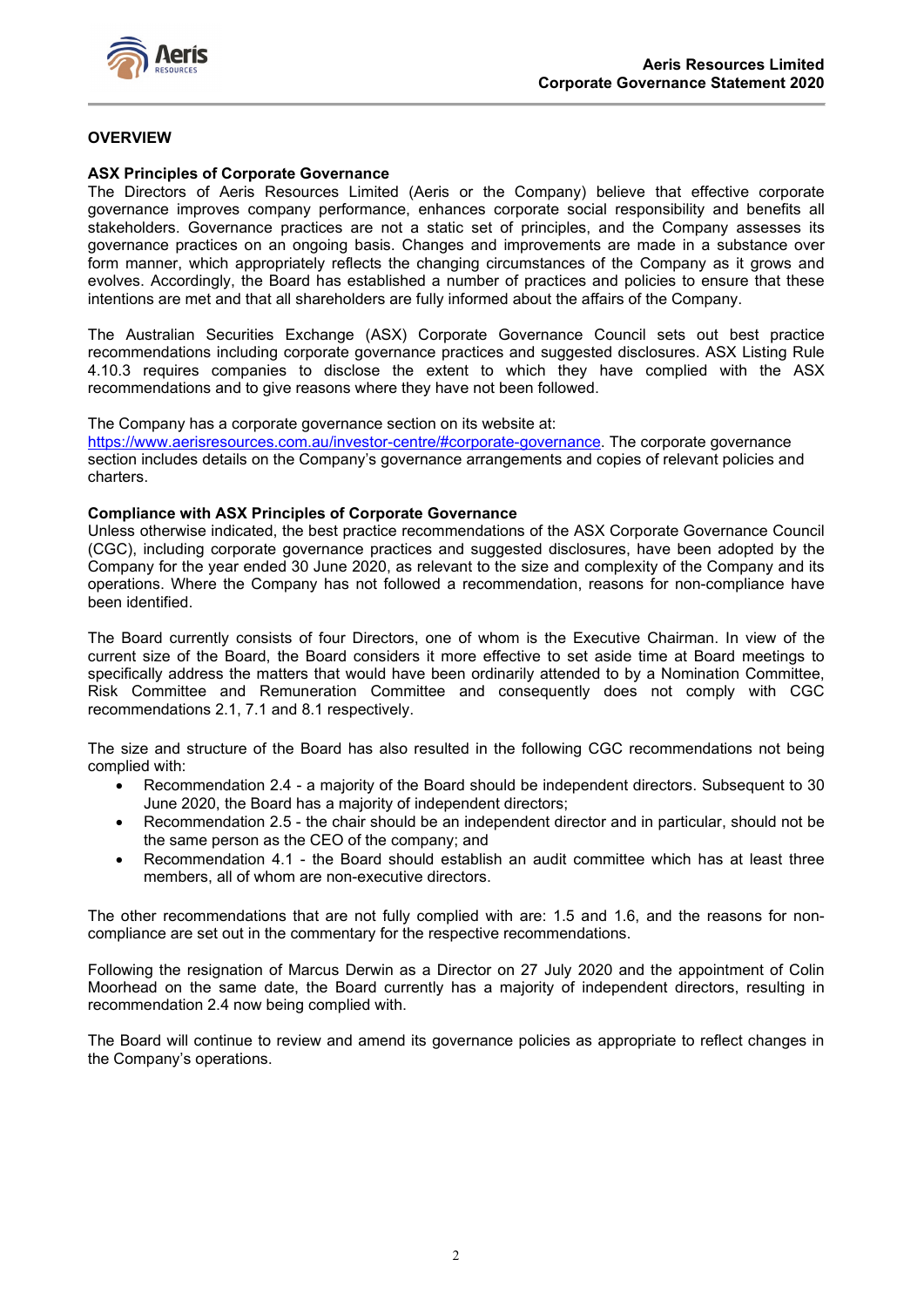

## **PRINCIPLE 1 – LAY SOLID FOUNDATIONS FOR MANAGEMENT AND OVERSIGHT**

## **Recommendation 1.1: A company should disclose:**

- **the respective roles and responsibilities of the Board and management; and**
- **those matters expressly reserved to the Board and those delegated to management.**

The Board is responsible to the shareholders for the performance of the Company in both the short and long term. Their focus is to enhance the interest of shareholders, taking into account the interests of other stakeholders and to ensure the Company is properly managed.

Broadly, the key responsibilities of the Board are:

- Setting the strategic direction of the Company with management, and monitoring management's implementation of that strategy;
- Evaluating, approving and monitoring major capital expenditure, capital management and all major corporate transactions;
- Approving the annual operating budget, annual shareholders' report and annual financial statements;
- Appointing, monitoring, managing the performance of, and if necessary terminating, the employment of the Managing Director/Chief Executive Officer;
- Approving and monitoring the Company's Risk Management Policy and Guidelines; and
- Ensuring compliance with the Corporations Act 2001, ASX listing rules and other relevant regulations.

The Board Charter sets out the Board's delegation of responsibility to allow the Managing Director/Chief Executive Officer and the executive management team to carry on the day-to-day operations and administration of the Company. The Board Charter supports all delegations of responsibility by formally defining the specific functions reserved for the Board and its Committees and those matters delegated to management.

#### **Recommendation 1.2: A company should:**

- **undertake appropriate checks before appointing a person, or putting forward to shareholders a candidate for election, as a director; and**
- **provide shareholders with all material information in its possession relevant to a decision on whether or not to elect or re-elect a director.**

The Company requires reference checks prior to appointing a director or putting that person forward as a candidate to ensure that person is competent, experienced, and would not be impaired in any way from undertaking the duties of a director.

The Company provides relevant information to shareholders for their consideration about the attributes of candidates together with whether the Board supports the appointment or re-election in order to enable them to make a decision on whether or not to appoint or re-elect a director.

#### **Recommendation 1.3: A company should have a written agreement with each director and senior executive setting out the terms of their appointment.**

All Directors and senior executives reporting to the Executive Chairman of the Company have been given formal letters of appointment outlining key terms and conditions of their appointment. A summary of the contract details of the Directors and senior executives who are Key Management Persons is set out in the Directors' Report section of the 30 June 2020 Annual Financial Report.

#### **Recommendation 1.4: The Company Secretary should be accountable directly to the Board, through the chair, on all matters to do with the proper functioning of the Board**

The Company Secretaries are accountable to the Board through the Chairman on all matters to do with the proper functioning of the Board. The Board Charter confirms that all Directors have direct access to the Company Secretaries. The Company Secretaries are responsible for:

- Advising the Board on corporate governance matters;
- Managing the company secretarial function;
- Attending and taking minutes at all Board and Committee meetings; and
- Communicating with the ASX.

The decision to appoint or remove a Company Secretary is made by the Board.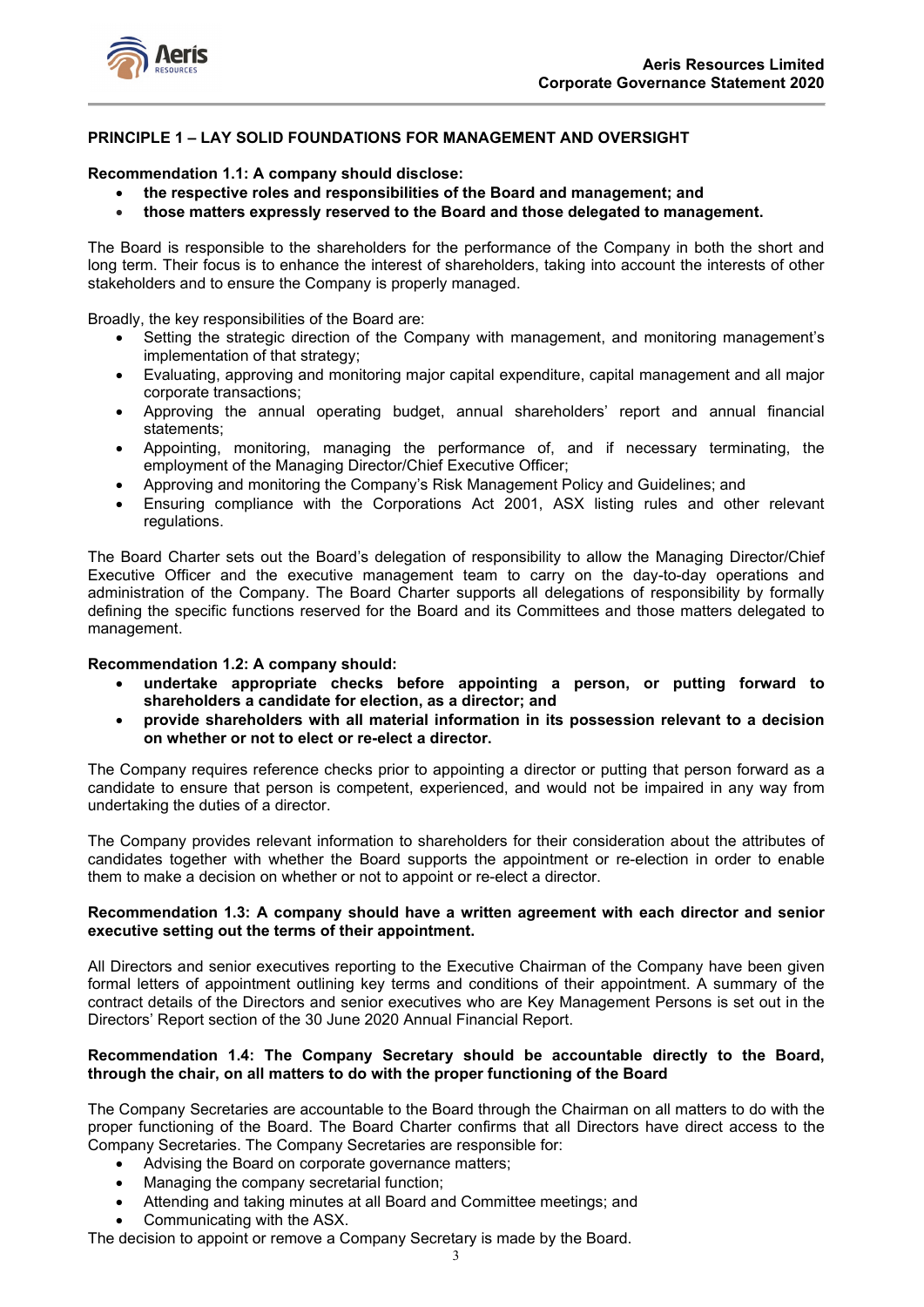

**Recommendation 1.5: A company should:**

- **have a Diversity Policy which sets measurable objectives for achieving gender diversity;**
- **disclose the Diversity Policy or a summary of it; and**
- **disclose as at the end of each reporting period the measurable objectives for achieving gender diversity set by the Board in accordance with the Diversity Policy and its progress towards achieving them, and the respective proportions of men and women on the Board, in senior executive positions and across the whole organisation.**

The Board has adopted a formal Diversity Policy that is available in the Corporate Governance section of the Company's website. The Board values diversity and recognises the potential benefits it can bring to the Company's ability to achieve its goals. The Board has elected not to set measurable objectives regarding gender diversity; however, the Board has endeavoured to maintain existing participation levels within the Company for female employees.

The Company's Diversity Policy is to provide opportunities for women wherever possible through internal promotion and external recruitment across all levels.

At 30 June 2020, female employees represented approximately 14% (2019: 17%) of the total workforce.

There are currently no female senior executives or Directors on the Board of Aeris. The small number of senior executive positions within the Company and the low turnover rate limits the opportunity to increase female representation in this area. The Board has undertaken to include both male and female candidates in the process for selection of new Directors and all candidates will continue to be assessed on their skills, knowledge and experience and on the relevance of these to the Company's needs.

#### **Recommendation 1.6: A company should:**

- **have and disclose the process for evaluating the performance of the Board, its committees and individual directors; and**
- **disclose, in relation to each reporting period, whether a performance evaluation was undertaken in the reporting period in accordance with that process.**

The Board does not have a formal process for evaluating its performance. The Board, as a whole, continuously monitors its efficiency and effectiveness with reference to the achievement of the Company's financial and operating objectives.

In his role of 'senior independent director', Michele Muscillo meets with the other non-executive Directors to review the Executive Chairman's performance (refer to Recommendation 2.5 for the role of the 'senior independent director'). The Executive Chairman's performance was reviewed by the non-executive Directors during the reporting period. There is no formal process for evaluating the performance of individual non-executive Directors, however should an issue be identified with the performance of a particular Director, the matter is discussed with the Director at the time.

Whilst the recommendation is not strictly followed, the Directors consider that at the date of this report the current evaluation process of Company directors is appropriate and effective.

#### **Recommendation 1.7: A company should:**

- **have and disclose a process for periodically evaluating the performance of its senior executives; and**
- **disclose, in relation to each reporting period, whether a performance evaluation was undertaken in the reporting period in accordance with that process.**

The Board sets a range of goals and specific, measurable targets at the start of the performance year for each senior executive, including the Executive Chairman. The Board undertook a performance evaluation of each senior executive during the 2020 financial year and performance was assessed against the goals and targets that were set at the start of the performance year.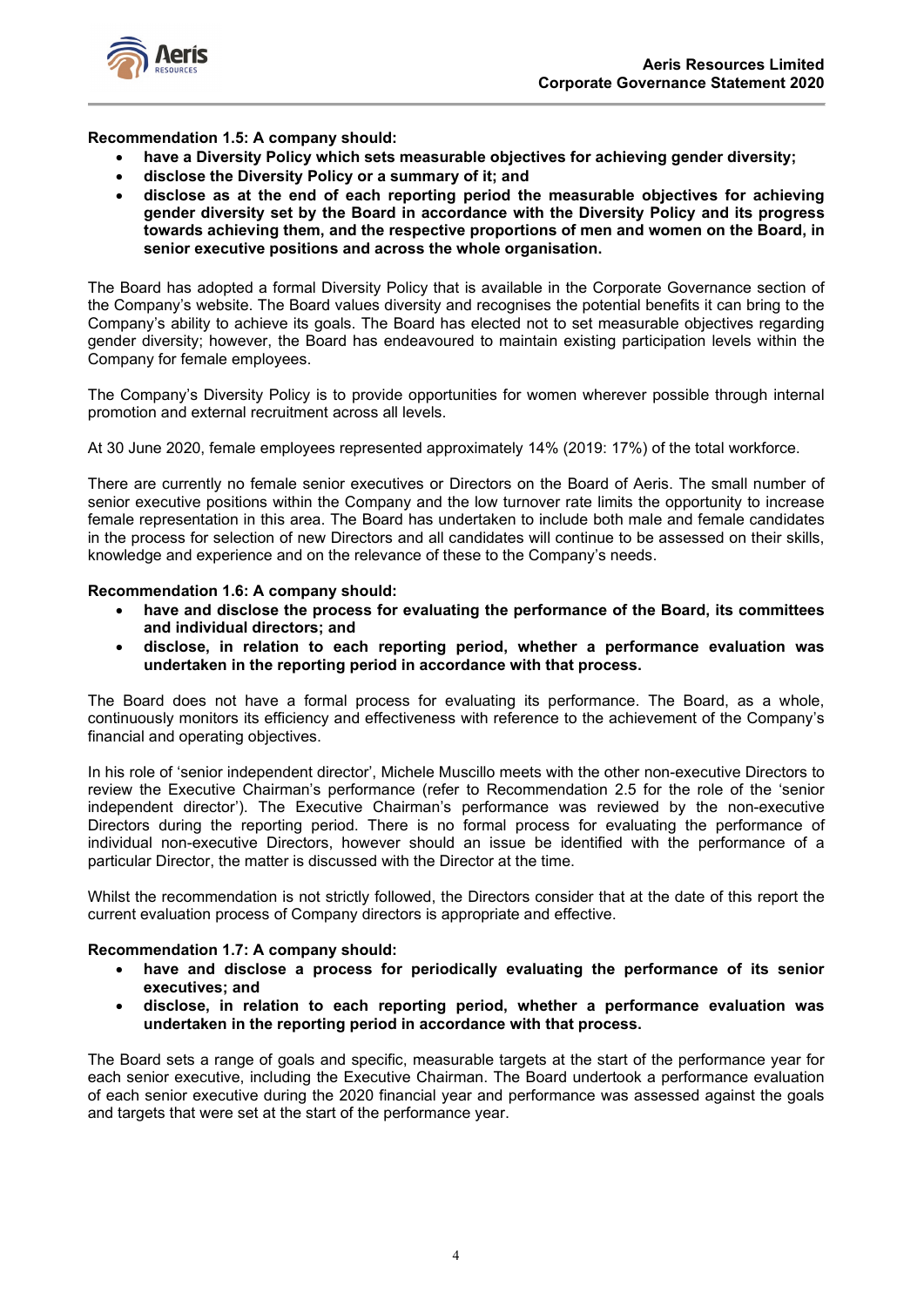

## **PRINCIPLE 2 – STRUCTURE THE BOARD TO ADD VALUE**

**Recommendation 2.1: The Board should establish a nomination committee which:**

- **has at least three members;**
- **consists of a majority of independent directors; and**
- **is chaired by an independent director.**

**and disclose:**

- **the charter of the committee;**
- **the members of the committee; and**
- **as at the end of each reporting period, the number of times the committee met throughout the period and the individual attendances of the members at those meetings.**

The Board currently consists of four Directors, one of whom is the Executive Chairman. In view of the current size of the Board, the Board considers it more effective to set aside time at Board meetings to specifically address the matters that would have been ordinarily attended to by the Nomination Committee.

The Board has adopted a formal Nomination Committee Charter which is available from the Corporate Governance section of the Company's website. When a Director is appointed by the Board to fill a casual vacancy or as an addition to the Board, an independent Director assumes the role of chair at the Board meeting held to confirm the appointment.

## **Recommendation 2.2: A company should have and disclose a Board skills matrix setting out the skills and diversity that the Board has or is currently looking to achieve in its membership.**

The current Board members represent individuals who have extensive industry experience as well as professionals who bring to the Board their specific skills in order for the Company to achieve its strategic, operational and compliance objectives. Their suitability as Directors has been determined primarily on the basis of their ability to deliver outcomes in accordance with the Company's short to medium term objectives and therefore deliver value to shareholders.

The mix of skills and experience comprised in the current Board, and that the Board would look to maintain and to build on, include:

- Industry and technical experience experience in the mining sector;
- Financial expertise knowledge of accounting and reporting processes, financial and capital management strategies and corporate finance issues;
- Capital markets and strategy setting and reviewing organisational strategy, organic growth and merger and acquisition opportunities;
- Corporate governance and compliance knowledge, experience and commitment to the highest standards of corporate governance; and
- Leadership driving engagement and enablement, strategic workforce planning and leading organisational change.

The Board aspires to have a Board comprised of individuals diverse in gender, culture, background, perspectives and experience and will be mindful of this when making any appointments, which will also be based on merit.

Details of Board members, their experience, expertise and qualifications are set out at the commencement of the Directors' Report section of the 30 June 2020 Annual Financial Report.

## **Recommendation 2.3: A company should disclose:**

- **the names of the directors considered by the Board to be independent directors;**
- **if a director has an interest, position, association or relationship described and the Board is of the opinion that it does not compromise the independence of the director, an explanation of why the Board is of that opinion; and**
- **the length of service of each director.**

In determining the independence of Directors, the Board has regard to the independence criteria as set out in the ASX Principles. The Board periodically assesses the independence of each Director. The Board has determined that Michele Muscillo, Alastair Morrison and Colin Moorhead are the only independent Directors. Colin Moorhead was appointed a Non-executive Director on 27 July 2020.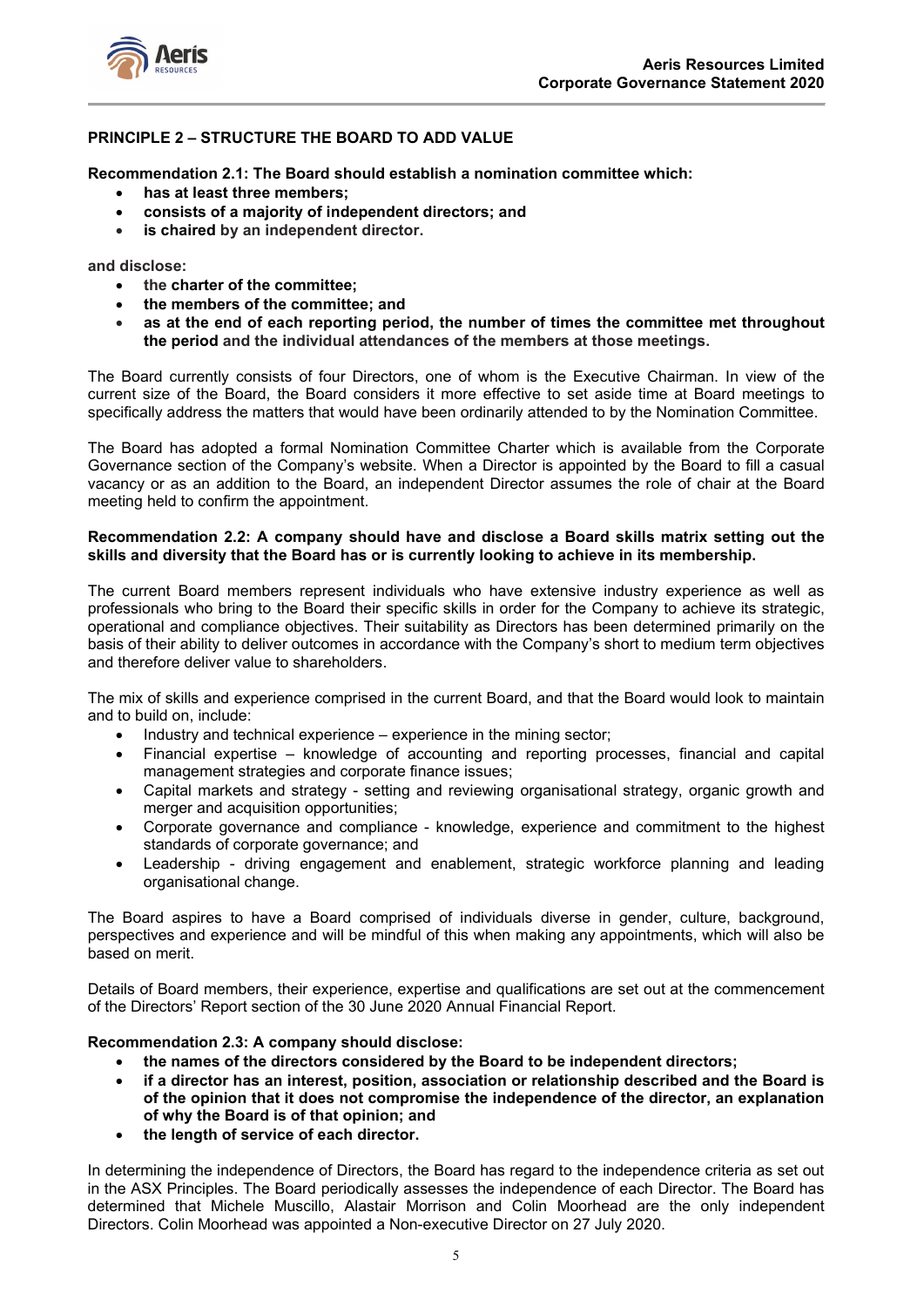

Marcus Derwin was a Non-executive Director during the reporting period and up until the date of his resignation on 27 July 2020. Marcus but did not fall within the ASX definition of "independent" as he was a nominee Director of Standard Chartered Bank (SCB), which had a material business relationship with Aeris. In terms of the restructuring deed, Aeris entered into with SCB and Special Portfolio V Limited (PAG SPV) on 31 December 2015, SCB and PAG SPV each had a separate entitlement to appoint one director to the Aeris Board, whilst certain conditions prevail. SCB's right to appoint a director to the Aeris Board was extinguished in April 2020 as a result of SCB selling the majority of the Convertible Redeemable Preference Shares it held to a third party.

In respect of Michele Muscillo, a partner with HopgoodGanim Lawyers (HG) who act as lawyers for the Company, the Board considers that despite the business relationship between Aeris and HG, Michele is independent as Michele's annual billings to the Company do not represent more than 1% of the Company's annual revenue or more than 5% of HG's total annual billings.

The term in office of each Board member is set-out at the commencement of the Directors' Report section of the 30 June 2020 Annual Financial Report.

## **Recommendation 2.4: A majority of the Board should be independent directors.**

The current structure of the Board complies with ASX Recommendation 2.4 as the majority of the Directors are independent however, during the reporting period, the Board did not have a majority of independent directors. During the reporting period, the Board comprised of four Directors and only two Directors were determined by the Board to be independent. Following the appointment of Mr Colin Moorhead as a Nonexecutive Director on 27 July 2020, the Board currently comprises a majority of independent directors.

## **Recommendation 2.5: The chair should be an independent director and in particular should not be the same person as the CEO of the company.**

Andre Labuschagne was appointed to the role of Managing Director on 20 December 2012 and subsequently as Executive Chairman on 19 April 2013. The Board considered that the combined role is in the interests of shareholders in order to utilise the proven leadership qualities and significant experience of Mr Labuschagne through a challenging period for the Company and to ensure the on-going commercial success of the Company. Furthermore, Mr Labuschagne has been with the Company since 2012 and has therefore provided stability and continuity through his detailed understanding of the Company's operations and the markets in which it operates.

Recognising, however, that an Executive Chairman is not able to provide an independent review of the performance of management, Michele Muscillo, an independent Director, fulfils the role of the 'senior independent Director' whenever the Chairman is conflicted. In the role of 'senior independent Director' Mr Muscillo:

- Works closely with the Executive Chairman, acting as a sounding board and providing support;
- Being available to shareholders to address any concerns or issues they feel have not been adequately dealt with through the usual channels of communication;
- Meeting with the other non-executive Directors to review the Executive Chairman's performance and carrying out succession planning for the Chairman's role; and
- Attending sufficient meetings with major shareholders to obtain a balanced understanding of their issues and concerns.

#### **Recommendation 2.6: A company should have a program for inducting new directors and provide appropriate professional development opportunities for directors to develop and maintain the skills and knowledge needed to perform their role as directors effectively.**

New Directors are provided with a comprehensive induction programme that includes business briefings by management and site visits.

The Board encourages Directors to continue their education and maintain the skills required to discharge their duties by providing professional development opportunities. The Company meets all reasonable costs of continuing Director education.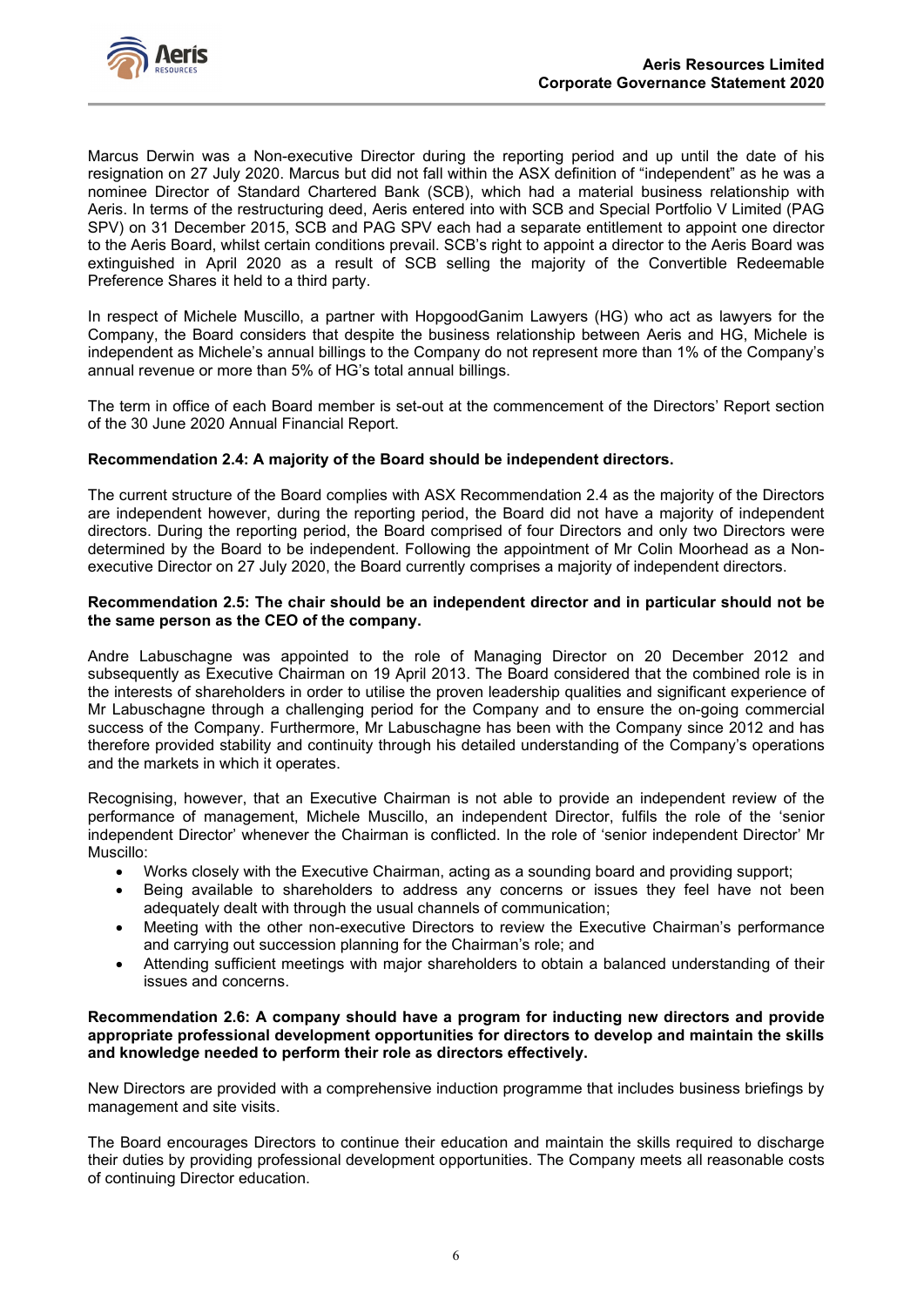

A Director of the Company is entitled to seek independent professional advice (including, but not limited to, legal, accounting and financial advice) at the Company's expense on any matter connected with the discharge of his or her responsibilities, in accordance with the procedures, and subject to the conditions set out in the Company's Board Charter.

## **PRINCIPLE 3 – ACT ETHICALLY AND RESPONSIBLY**

## **Recommendation 3.1: A company should:**

- **establish a code of conduct for its directors, senior executives and employees; and**
- **disclose the code or a summary of the code.**

The Board has adopted a formal Corporate Code of Conduct. A copy of the Code is made available to all employees of the Company and is also available from the Corporate Governance section of the Company's website.

This Code expresses certain basic principles that the Company, Directors and employees should follow in all dealings related to the Company. They should show the highest business integrity in their dealings with others, including preserving the confidentiality of other peoples' information, and should conduct the Company's business in accordance with relevant legislation and principles of good business practice.

The Company encourages the reporting of unlawful and unethical behaviour, and protects those who report breaches in good faith. The Corporate Code of Conduct provides protection to whistle-blowers, as required by the Corporations Act 2001.

## **PRINCIPLE 4 – SAFEGUARD INTEGRITY IN CORPORATE REPORTING**

**Recommendation 4.1: The board should establish an audit committee which:**

- **has at least three members, all of whom are non-executive directors;**
- **consists of a majority of independent directors; and**
- **is chaired by an independent director, who is not chair of the board.**

## **and disclose:**

- **the charter of the committee;**
- **the relevant qualifications and experience of the members of the committee; and**
- **in relation to each reporting period, the number of times the committee met throughout the period and the individual attendances of the members at those meetings.**

The Audit Committee members are Michele Muscillo (Chairman) and Alastair Morrison. The Committee does not comply with Recommendation 4.1 as it only has two members and not three. The Board is of the view that the current size of the Audit Committee is appropriate given the size and structure of the Board.

Both members of the Audit Committee are financially literate and have an appropriate understanding of the mining industry. All other details of the members' qualifications and the number of meetings held and attended can be found in the Directors' Report section of the 30 June 2020 Annual Financial Report.

The Board has adopted a formal Audit Committee Charter. The Charter sets out the roles and responsibilities of the Audit Committee and contains information on the procedures for the selection, appointment and rotation of the external and internal auditors. The Audit Committee Charter is available from the Corporate Governance section of the Company's website.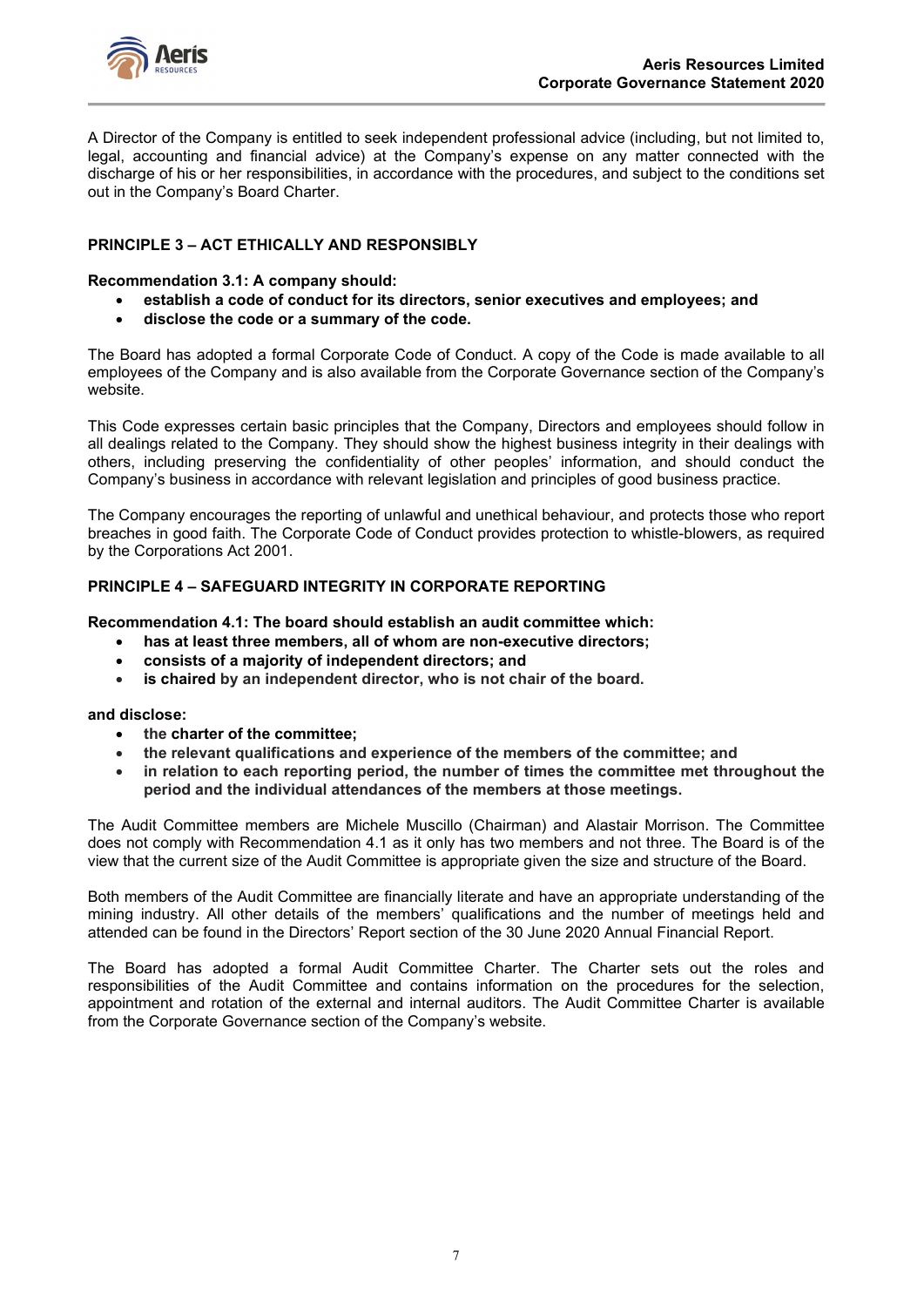

**Recommendation 4.2: The Board should, before it approves the company's financial statements for a financial period, receive from the chief executive officer and the chief financial officer a declaration that, in their opinion, the financial records of the company have been properly maintained and that the financial statements comply with the appropriate accounting standards and give a true and fair view of the financial position and performance of the company and the opinion is founded on a sound system of risk management and internal control that is operating effectively.**

In accordance with section 295A of the Corporations Act, the Chief Executive Officer (who is the Executive Chairman) and Chief Financial Officer have provided a written statement to the Board in respect of each half and full-year financial period that:

- The Company's financial records have been properly maintained;
- The financial statements comply with the appropriate accounting standards and give a true and fair view of the financial position and performance of the Company;
- Their view provided on the Company's financial report is founded on a sound system of risk management and internal compliance and control which implements the financial policies adopted by the Board; and
- The Company's risk management and internal compliance and control system is operating effectively in all material respects.

The Board acknowledges that the internal control assurances from the Chief Executive Officer and Chief Financial Officer are not absolute and can only be provided on a reasonable basis after having made due enquiries. This is due to such factors as the need for judgement, the use of testing on a sample basis, the inherent limitations in internal control and because much of the evidence available is persuasive rather than conclusive and therefore is not, and cannot be, designed to detect all weaknesses in control procedures.

**Recommendation 4.3: A company should ensure that its external auditor attends its Annual General Meeting and is available to answer questions from shareholders relevant to the audit.**

PricewaterhouseCoopers, the Company's external auditor, attends each Annual General Meeting and is available to respond to shareholder questions about the conduct of the audit and the preparation and content of the audit report.

## **PRINCIPLE 5 – MAKE TIMELY AND BALANCED DISCLOSURE**

#### **Recommendation 5.1: A company should establish a written policy to ensure compliance with ASX Listing Rules continuous disclosure requirements and disclose that policy or summary of it.**

The Board has adopted a formal Disclosure Policy outlining procedures for compliance with ASX continuous disclosure requirements. The Disclosure Policy is available from the Corporate Governance section of the Company's website.

The Policy is based upon the Company's desire to promote fair markets, honest management and full and fair disclosure. The disclosure requirements must be complied with in accordance with their spirit, intention and purpose.

The purpose of the Policy is to:

- Summarise the Company's disclosure obligations;
- Explain what type of information needs to be disclosed;
- Identify who is responsible for disclosure; and
- Explain how individuals at the Company can contribute.

The Company Secretary has been nominated as the person responsible for communications with the ASX. This role includes responsibility for ensuring compliance with the continuous disclosure requirements in the ASX Listing Rules and overseeing and coordinating information disclosure to the ASX, analysts, brokers, shareholders, the media and the public.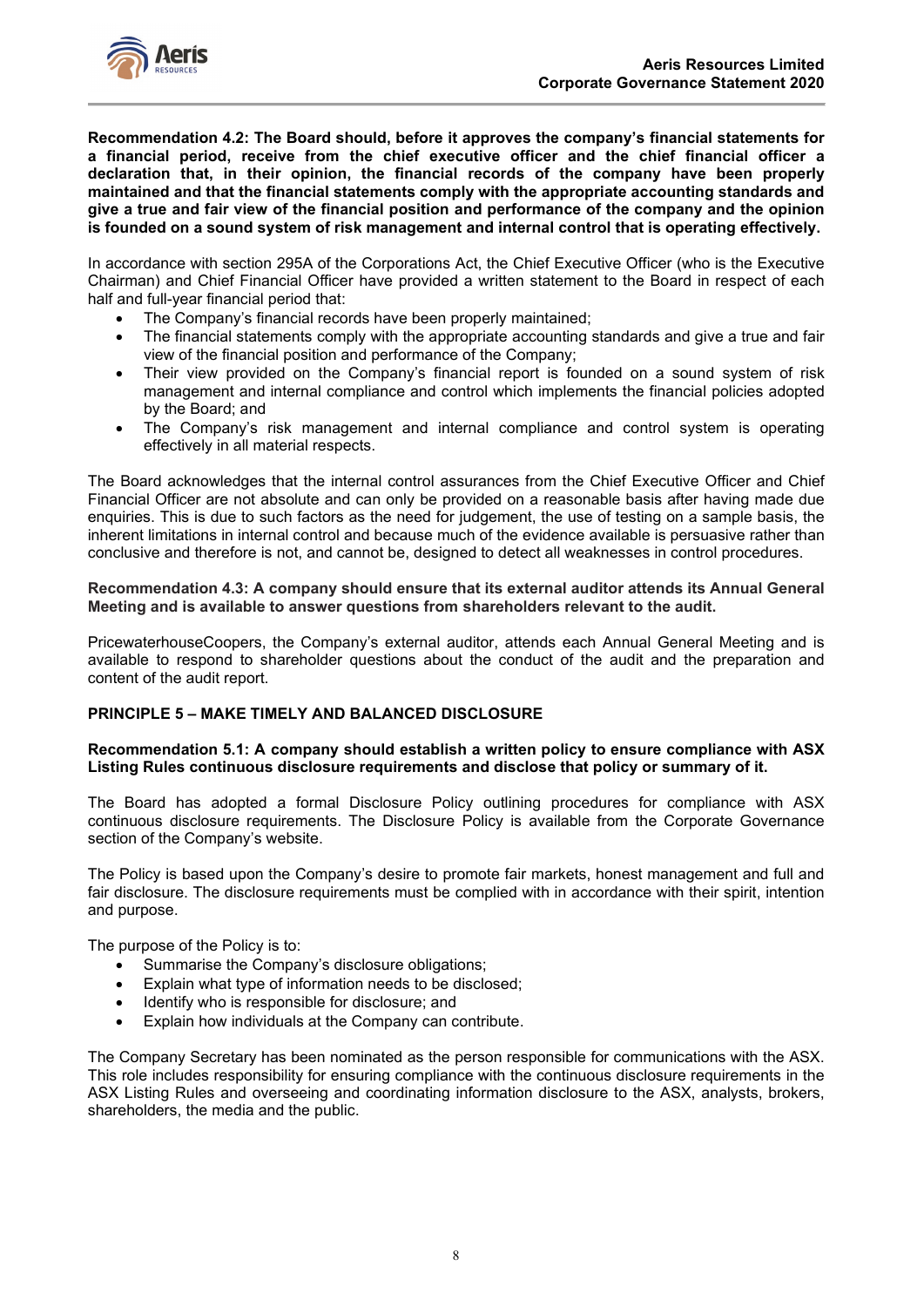



## **PRINCIPLE 6 – RESPECT THE RIGHTS OF SHAREHOLDERS**

## **Recommendation 6.1: A company should provide information about itself and its governance to investors via its website.**

The Company keeps investors informed of its corporate governance, financial performance and prospects via its website. Investors can access copies of all announcements to the ASX, notices of meetings, annual reports and financial statements, investor presentations and/or transcripts of those presentations via the *Investor Centre* tab and can access general information regarding the Company and the structure of its business under the *About*, *Operations* and *Exploration* tabs.

## **Recommendation 6.2: A company should design and implement an investor relations program to facilitate effective two-way communication with investors.**

The Board has adopted a formal Shareholder Communication Guidelines and Policy.

All information disclosed to the ASX is posted on the Company's website as soon as it is disclosed to the ASX. When there are briefings to general groups, analysts or investors on the aspects of the Company's operations, the material used in the presentation is released to the ASX and posted on the Company's website. Procedures have also been established for reviewing whether any price sensitive information has been inadvertently disclosed, and if so, this information is released to the market.

In addition, the Company seeks to provide opportunities for shareholders to participate through electronic means. Initiatives to facilitate this include making available on the Company's website all Company announcements, media briefings, details of Company meetings and both press releases and financial reports.

The Shareholder Communication Guidelines and Policy is available from the Corporate Governance section of the Company's website.

#### **Recommendation 6.3: A company should disclose the policies and processes it has in place to facilitate and encourage participation at meetings of shareholders.**

The Company communicates with shareholders through releases to the ASX, its website, information distributed directly to shareholders and the general meetings of shareholders. To ensure that shareholders have the opportunity to participate at meetings of members:

- At the Annual General Meeting, shareholders elect the Directors and have the opportunity to express their views, ask questions about the Company's business and vote on items of business for resolution by shareholders; and
- The Company's external auditor attends each Annual General Meeting and is available to answer shareholder questions about the conduct of the audit and the preparation and content of the audit report.

## **Recommendation 6.4: A company should give shareholders the option to receive communications from, and send communications to, the company and its share registry electronically.**

Shareholders can send and receive communications to and from the Company electronically, as provided for in the Shareholders Communication Guidelines and Policy.

The Company's website has a *Contact* section which allows shareholders to submit an electronic form with questions or comments and shareholders can register to receive updates.

The Company's security registry facilitates electronic communication so members can access details about their holding.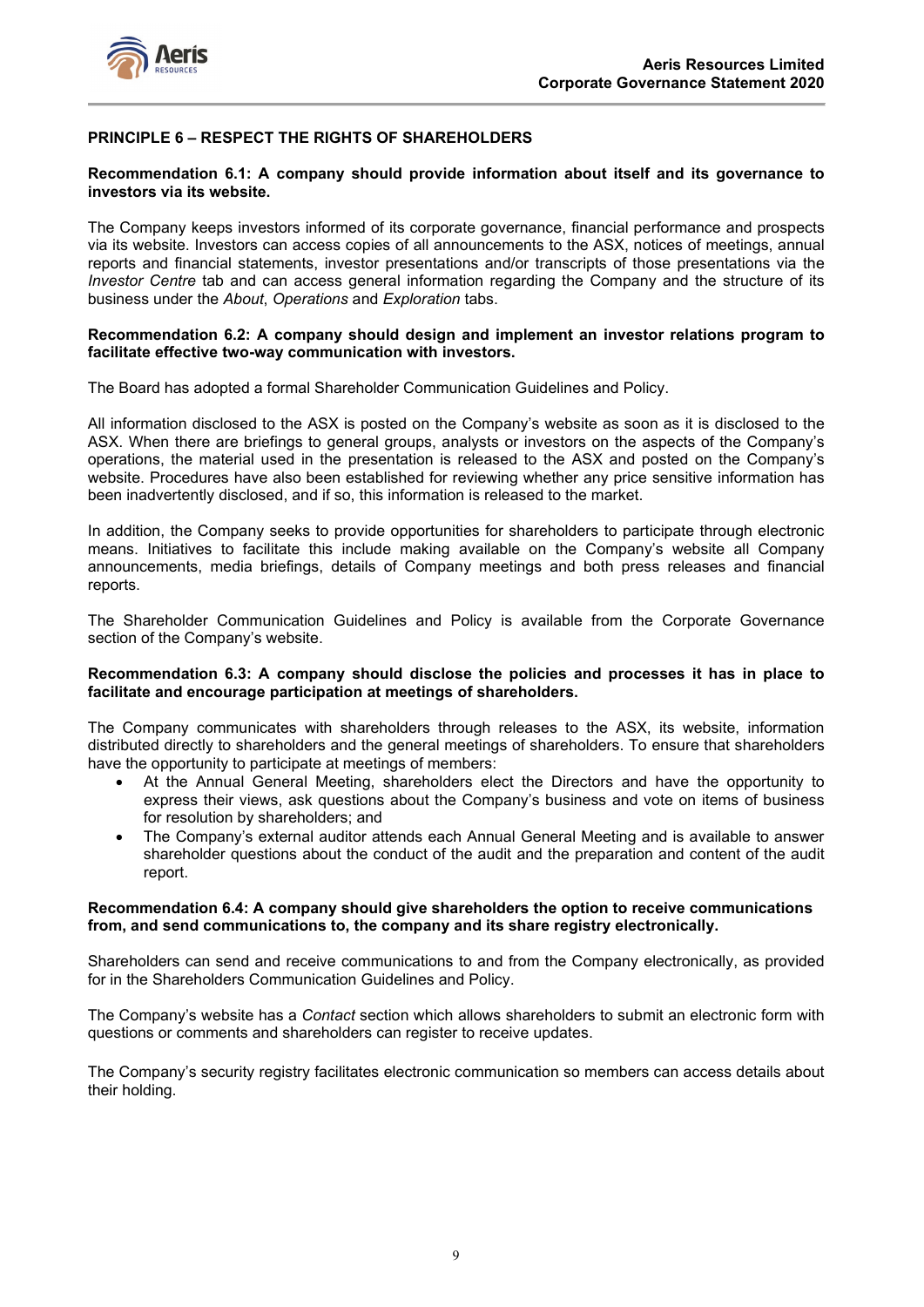

## **PRINCIPLE 7 – RECOGNISE AND MANAGE RISK**

**Recommendation 7.1: The Board should establish a committee or committees to oversee risk, each of which:** 

- **has at least three members;**
- **consists of a majority of independent directors; and**
- **is chaired by an independent director.**

## **and disclose:**

- **the charter of the committee;**
- **the members of the committee; and**
- **as at the end of each reporting period, the number of times the committee met throughout the period and the individual attendances at those meetings.**

The Board has not formed a committee to oversee risk. The full Board consists of only four Directors and has formed the view that it is more efficient for the Board as a whole to deal with matters that would otherwise be dealt with by a Risk Committee.

## **Recommendation 7.2: The board or a committee of the board should review the company's risk management framework at least annually to satisfy itself that it continues to be sound; and disclose, in relation to each reporting period, whether such a review has taken place.**

The Board is responsible for reviewing, ratifying and monitoring systems of risk management. The Board has adopted a Risk Management Policy and this policy is available from the Corporate Governance section of the Company's website. A review of the Risk Management Policy was undertaken at a Board meeting during the reporting period and the Board is satisfied that the policy continues to be sound.

## **Recommendation 7.3: A company should disclose:**

- **if it has an internal audit function, how the function is structured and what role it performs; or**
- **if it does not have an internal audit function, that fact and the processes it employs for evaluating and continually improving the effectiveness of its risk management and internal control processes.**

The Company does not have an internal audit function. Given the Company's current size and nature of its operations, the Board considers it appropriate to engage external advisors (independent of the external auditor) as appropriate from time to time to undertake various tasks that an internal audit function would perform. No external advisors were engaged during the financial year ended 30 June 2020 to undertake internal audit activities.

The Executive Chairman and the Chief Financial Officer are primarily responsible for reporting to the Board on a regular basis in relation to whether the Company's material business risks are being managed effectively by way of the Company's risk management and internal control systems.

## **Recommendation 7.4: A company should disclose whether it has any material exposure to economic, environmental and social sustainability risks and, if it does, how it manages or intends to manage those risks.**

The Board identifies and manages material exposures to economic, environmental and social sustainability risks in accordance with its Risk Management Policy and Guidelines.

The Board has overall responsibility for Aeris' internal control environment and ensures that Aeris has an integrated framework of control, based on formal procedures and appropriate delegation of authority and responsibility. There is a disciplined approach to the identification and management of risk.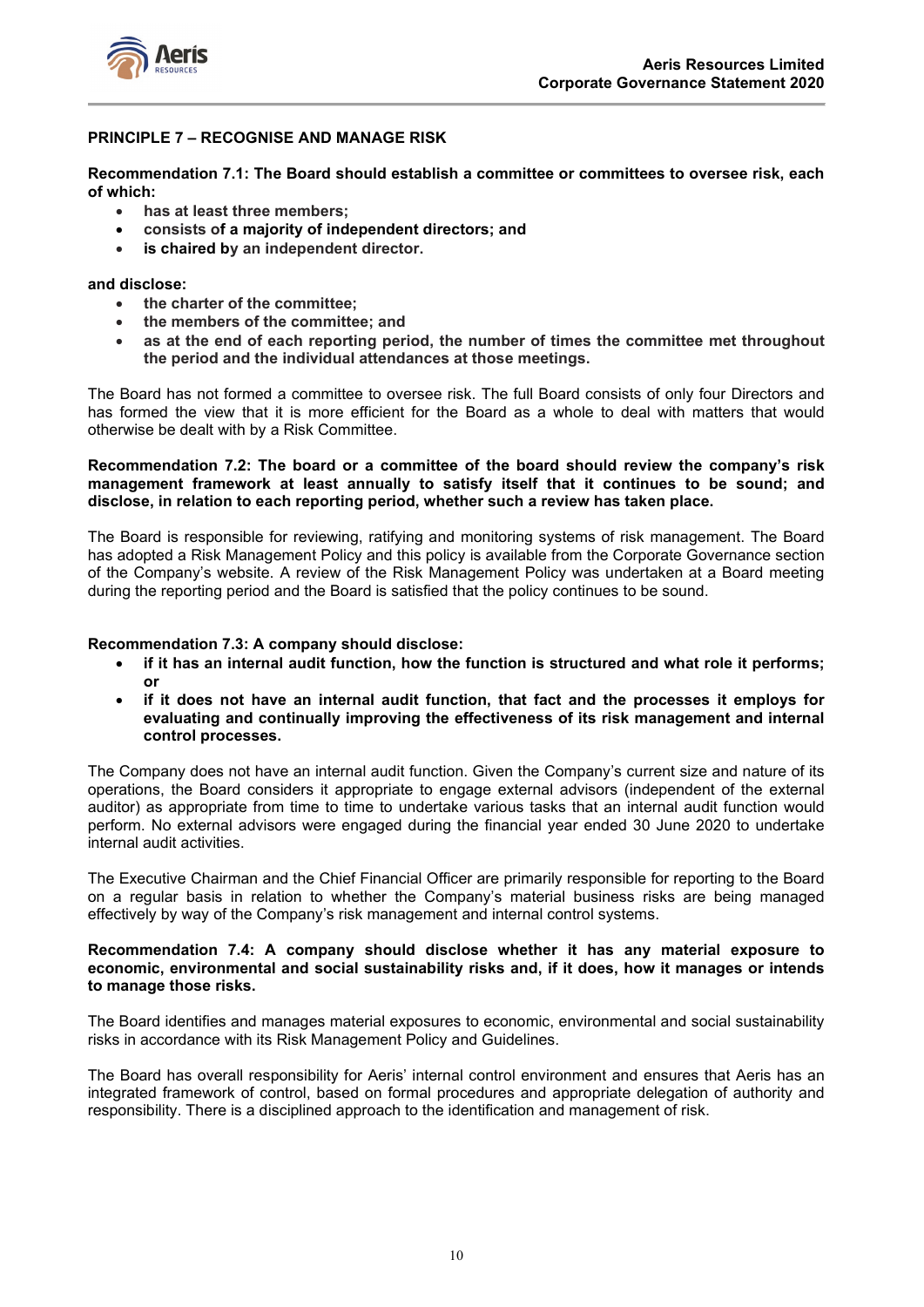

The following categories of risks have been identified as being specific risks that have the potential to have an adverse impact on the Company's business:

- Operational;
- Environmental;
- Insurance:
- Litigation:
- Financial;
- Treasury and finance; and
- Compliance.

For further discussion on some of the above risks please refer to the *Review of Operations and Activities* section of the 30 June 2020 Annual Financial Report.

The Company has established and implemented a system for identifying, assessing, monitoring and managing material risk throughout the group. This system includes Aeris' internal compliance and control systems, which include the following:

- Aeris' Health, Safety and Environment Management System Framework;
- Aeris' Health, Safety and Environment Management Standards;
- Insurance risk engineers' operational risk reports;
- Insurance risk assessment reports:
- Insurance valuation of plant and equipment reports;
- Aeris' Group Treasury Policy and Procedure;
- Risk Assessment Registers for all mine sites; and
- Board approved policies which are available from the Corporate Governance section of Aeris' website.

## **PRINCIPLE 8 – REMUNERATE FAIRLY AND RESPONSIBLY**

## **Recommendation 8.1: The Board should establish a remuneration committee which:**

- **has at least three members;**
- **consists of a majority of independent directors; and**
- **is chaired by an independent director.**

**and disclose:**

- **the charter of the committee;**
- **the members of the committee; and**
- **as at the end of each reporting period, the number of times the committee met throughout the period and the individual attendances of the members at those meetings.**

The Board currently consists of four Directors, one of whom is the Executive Chairman. In view of the current size of the Board, the Board considers it more effective to set aside time at Board meetings, where an independent director assumes the role of chair to specifically address the matters that would have been ordinarily attended to by the Remuneration Committee.

The Board operates in accordance with the formal Remuneration Committee Charter, which has been adopted by the Board and is available from the Corporate Governance section of the Company's website. An independent Director assumes the role of chair at the Board meeting held

#### **Recommendation 8.2: A company should separately disclose its policies and practices regarding the remuneration of non-executive directors and the remuneration of executive directors and other senior executives.**

The Company determines the remuneration of its non-executive and executive Directors and other senior executives in accordance with its Remuneration Committee Charter, a copy of which is available from the Corporate Governance section of the Company's website.

Each member of the Senior Executive Team signs a letter of appointment covering a range of matters including their duties, rights, responsibilities, fees, any entitlements on termination and job description. Further information on Directors' and executives' remuneration, including principles used to determine remuneration is set out in the Directors' Report section of the 30 June 2020 Annual Financial Report under the heading *Remuneration Report*.